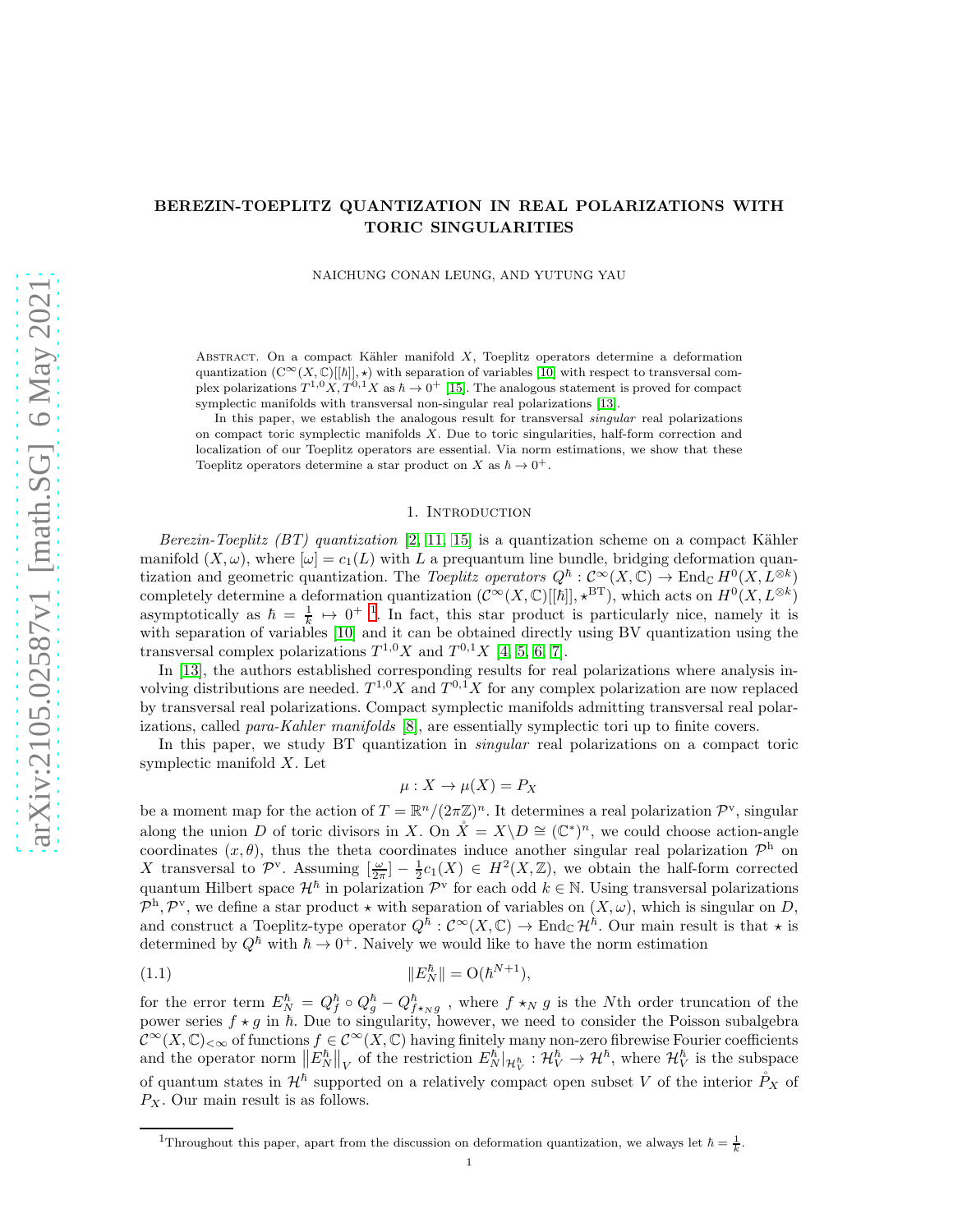<span id="page-1-0"></span>**Theorem 1.1.** Let  $f \in C^{\infty}(X, \mathbb{C})$ ,  $g \in C^{\infty}(X, \mathbb{C})_{<\infty}$  and V be a relatively compact open subset of  $\mathring{P}_X$ . Then there exists  $\delta > 0$  such that for all  $N \in \mathbb{N} \cup \{0\}$ , there exists  $K > 0$  such that

,

(1.2) 
$$
\left\|Q_f^{\hbar} \circ Q_g^{\hbar} - Q_{f \star_N g}^{\hbar}\right\|_V \leq K \hbar^{N+1}
$$

for all odd  $k \in \mathbb{N}$  with  $\hbar = \frac{1}{k} < \delta$ .

This theorem implies that the Toeplitz operators  $Q<sup>h</sup>$  determine the singular star product  $\star$  as  $\hbar \rightarrow 0^+$ .

This theorem is a counterpart of Theorem 1.1 in [\[13\]](#page-15-2). Nonetheless, there are several subtleties due to the toric singularities. First, the half-form correction [\[12\]](#page-15-10) plays a crucial role in the construction of  $Q^{\hbar}$  by prohibiting the existence of degenerate Bohr-Sommerfeld fibers. This avoids problems caused by singularity of the star product  $\star$  on degenerate T-orbits of X. Adopting this correction, we need to assume  $\left[\frac{\omega}{2\pi}\right] - \frac{1}{2}c_1(X) \in H^2(X,\mathbb{Z})$ . Then  $\left[\frac{\omega}{2\pi}\right] - \frac{1}{2}c_1(X)$  is the first Chern class of a line bundle  $L_+$ , which is naively regarded as  $L \otimes \sqrt{K}$ , although L and  $\sqrt{K}$  might not be well-defined line bundles. Indeed,  $L$  is a line bundle if and only if  $X$  is spin. In any case, the 'square'  $L^{\otimes 2}$  is a line bundle and thus for k odd, we have a line bundle  $L^k_+$ , which is regarded as  $L^{\otimes k} \otimes \sqrt{K}$ , whose first Chern class is  $k[\frac{\omega}{2\pi}] - \frac{1}{2}c_1(X)$ , serving as the (level-k) half-form corrected prequantum line bundle. The corresponding quantum Hilbert space  $\mathcal{H}^{\hbar}$  in polarization  $\mathcal{P}^{\text{v}}$  has a Bohr-Sommerfeld bases  $\{\sigma_{\hbar}^m\}_{m\in\Lambda_{\hbar}}$  for which  $\sigma_{\hbar}^m$  is supported on the level-k Bohr-Sommerfeld fibre over the point  $x = \hbar m$  with  $m \in \Lambda_{\hbar}$ , where  $\Lambda_{\hbar}$  is the set of lattice points in the *corrected* polytope in level k.

Second, similar to [\[13\]](#page-15-2), the proof of our main theorem requires estimations on the fibrewise Fourier coefficients of functions and their derivatives on X. However, we need to be careful what is meant by fibrewise Fourier transform as  $X$  has degenerate T-orbits. This was discussed in [\[3\]](#page-15-11), which studied the groupoid approach to quantization for toric manifolds, and the definition of fibrewise Fourier transform depends on the choice of the action-angle coordinates  $(x, \theta)$ . We shall see from Proposition [5.2](#page-10-0) that the Toeplitz operator  $Q_f^{\hbar}$  for  $f \in C^{\infty}(X, \mathbb{C})$  is a linear combination of multiplication by the fibrewise Fourier coefficients  $f_p$  of f followed by the respective truncated shift operators by  $\hbar p$  (for  $p \in \mathbb{Z}^n$ ). For instance, take  $X = \mathbb{CP}^1$  and suppose f is of the form

$$
f(x,\theta) = \hat{f}_p(x)e^{\sqrt{-1}p\theta} \quad \text{on } \mathring{X},
$$

with  $p \in \mathbb{Z}$ , i.e. all fibrewise Fourier coefficients of f but  $\widehat{f}_p$  vanish everywhere. Then for  $m \in \Lambda_h$ ,

$$
Q_f^{\hbar} \sigma_{\hbar}^m = \begin{cases} \widehat{f}_p(\hbar m) \sigma_{\hbar}^{m+p}, & \text{if } m+p \in \Lambda_{\hbar}; \\ 0, & \text{otherwise.} \end{cases}
$$

Third, from the above observation that  $Q^{\hbar}$  involves shift operators which are truncated, we have to cut off quantum states too close to the boundary of  $P_X$  by taking a relatively compact open subset V of  $P_X$ , and control fibrewise Fourier coefficients  $\hat{g}_q$  of the function g appeared in the error term  $E_N^{\hbar}$  for q large by restricting g to be in  $\mathcal{C}^{\infty}(X,\mathbb{C})$ ,  $\infty$ .

As a remark, Kirwin, Mourão and Nunes [\[12\]](#page-15-10) showed that under the degeneration of Kähler polarizations to the singular real polarization  $\mathcal{P}^{\mathbf{v}}$ , the quantum Hilbert space  $\mathcal{H}^{\hbar}$  in polarization  $\mathcal{P}^{\mathbf{v}}$ is the limit of the quantum Hilbert spaces in Kähler polarizations. However, the Berezin-Toeplitz star products and Toeplitz operators do not converge. The reason is that both  $T^{1,0}X$  and  $T^{0,1}X$ , which are transversal complex polarizations, converge to the same polarization  $\mathcal{P}^{\mathbf{v}}$ . Therefore, we lose a pair of transversal polarizations under Kähler degeneration, and our Toeplitz operators are not the limit of Toeplitz operators for Kähler polarizations.

The paper is organized as follows. In Section [2,](#page-2-0) we review toric geometry which is relevant to our construction of Toeplitz-type operators. In Sections [3](#page-5-0) and [4,](#page-6-0) we discuss deformation quantizations compatible with singular real polarizations and half-form corrected geometric quantization of X by the work [\[12\]](#page-15-10) respectively. In Section [5,](#page-8-0) we provide a proof of our main theorem.

#### 1.1. Acknowledgement.

We thank Kwok Wai Chan, Qin Li, Si Li and Ziming Nikolas Ma for useful comments as well as helpful discussions. This research was substantially supported by grants from the Research Grants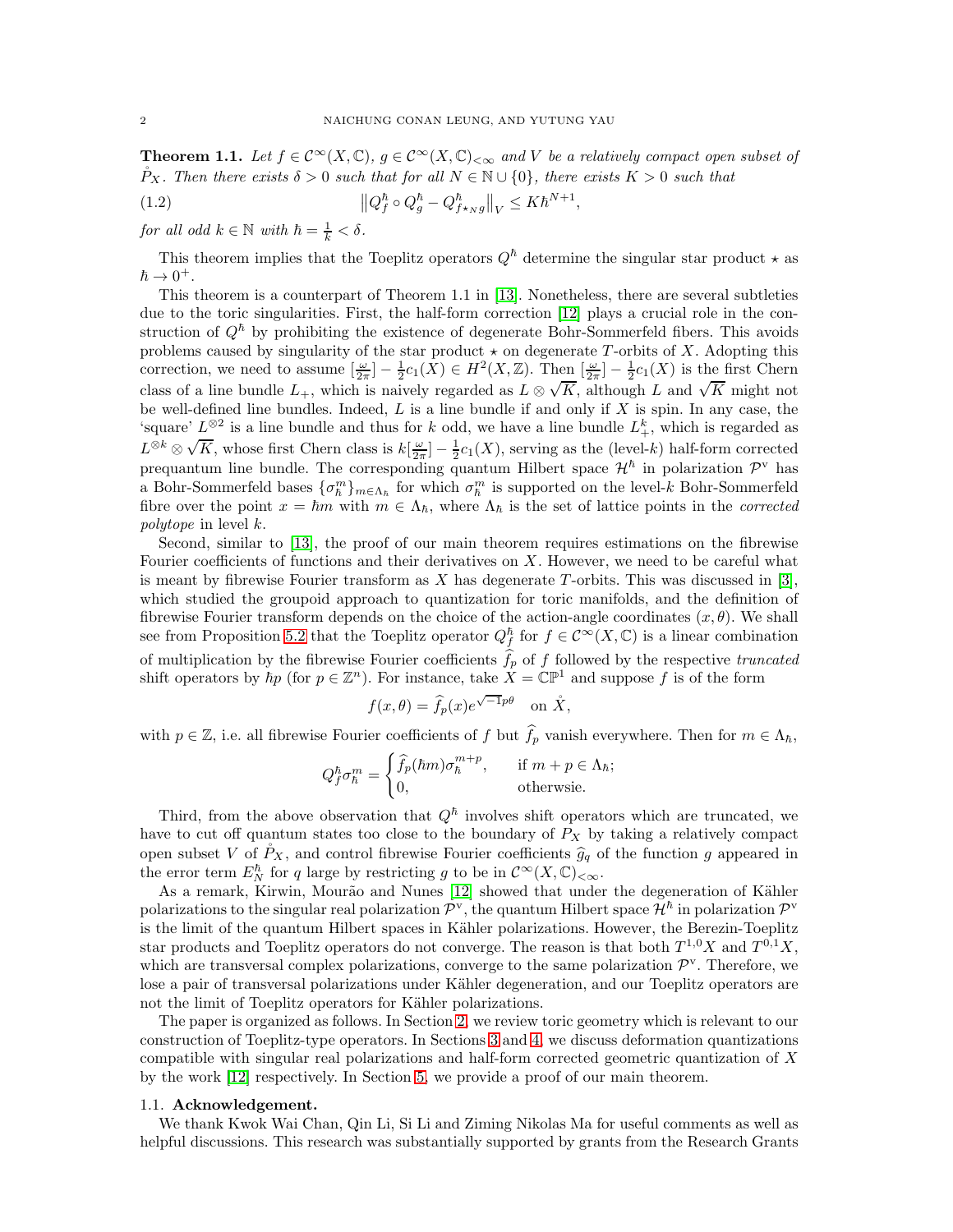<span id="page-2-0"></span>Council of the Hong Kong Special Administrative Region, China (Project No. CUHK14301619 and CUHK14306720) and direct grants from the Chinese University of Hong Kong.

### 2. Preliminaries on Compact Toric Symplectic Manifolds

In this section, we set up notations on a compact toric symplectic manifold and review certain aspects on them that are relevant to our construction of Toeplitz-type operators in Section [5,](#page-8-0) including action-angle coordinates, polytopes and  $T$ -equivariant Hermitian line bundles, fibrewise Fourier transform and (singular) real polarizations.

Our notations mainly follow from [\[12\]](#page-15-10). Consider a compact toric symplectic manifold  $(X, \omega)$ with a toric action of  $T = \mathbb{R}^n/(2\pi\mathbb{Z})^n$  and a moment map

$$
\mu:X\to \mathfrak{t}^*\cong \mathbb{R}^n,
$$

where t is the Lie algebra of T. Let  $\Sigma$  be the normal fan associated to the moment polytope  $P_X := \mu(X)$  of  $(X, \omega)$  and  $\Sigma^{(1)}$  be the set of rays in  $\Sigma$ . We have

$$
P_X = \{ x \in \mathfrak{t}^* : \text{for all } F \in \Sigma^{(1)}, l_F(x) \ge 0 \},
$$

where  $l_F(x) := \langle x, \nu_F \rangle + \lambda_F$ ,  $\nu_F$  is the integral inward pointing vector normal to the facet F of  $P_X$  and  $\lambda_F \in \mathbb{R}$ .

### 2.1. Action-angle coordinates.

where

On  $(X, \omega)$  there is a set of action-angle coordinates useful for later discussions, which is indexed by vertices of  $P_X$  and a distinguished element  $\circ$  indicating a chart on  $\mathring{X} := \mu^{-1}(\mathring{P}_X)$ , where  $\mathring{P}_X$ is the interior of  $P_X$ . Let  $Vert(P_X)$  be the set of vertices of  $P_X$  and  $\overline{Vert}(P_X) = \text{Vert}(P_X) \sqcup \{ \circ \}.$ 

- On  $\mathring{X} \cong \mathring{P}_X \times T \cong (\mathbb{C}^*)^n$ , we have action-angle coordinates  $(x, \theta)$ , so that  $\mu(x, \theta) = x$  and  $\omega|_{\mu^{-1}(\mathring{P}_X)} = \sum_{i=1}^n dx^i \wedge d\theta^i$ . We also write  $(x_0, \theta_0)$  for  $(x, \theta)$  and  $U_0$  for  $\mathring{X}$ .
- Suppose  $v \in \text{Vert}(P_X)$ . There are exactly n facets of  $P_X$  adjacent to v and we order them as  $F_{v,1},..., F_{v,n} \in \Sigma^{(1)}$ . Define new coordinates  $x_v$  on  $\mathfrak{t}^*$  and  $\theta_v$  on T by

v

(2.1) 
$$
x_v := A_v x + \lambda_v, \quad \theta_v := {}^{\mathsf{t}} A_v^{-1} \theta,
$$
  
where  $A_v = {}^{\mathsf{t}} (\nu_{F_{v,1}} \cdots \nu_{F_{v,n}}) \in \mathrm{GL}(n, \mathbb{Z})$  and  $\lambda_v = {}^{\mathsf{t}} (\lambda_{F_{v,1}}, \ldots, \lambda_{F_{v,n}})$ . In addition, define

<span id="page-2-1"></span>
$$
U_v := \mu^{-1}\left(\{v\} \cup \bigcup_{F: \text{faces of } P_X \text{ adjacent to } v} \mathring{F}\right),\,
$$

where  $\mathring{F}$  denotes the interior of a face F of  $P_X$  (By convention,  $\{\mathring{v}\} = \{v\}$ ). We call  $(U_v, x_v, \theta_v)$  a vertex coordinate chart. On  $U_v$ , the symplectic form can be written as  $\omega|_{U_v} =$  $\sum_{i=1}^n dx_v^i \wedge d\theta_v^i$ , but note that  $(x_v, \theta_v)$  are singular along the faces of  $P_X$  adjacent to v with positive codimension in the same way that polar coordinates are singular at the origin. Indeed, one can obtain nonsingular coordinates  $(a_v, b_v)$  on  $U_v$  via the transformations:

$$
a_v^i:=\sqrt{x_v^i}\cos\theta_v^i,\quad b_v^i:=\sqrt{x_v^i}\sin\theta_v^i,\quad\text{for all }i\in\{1,...,n\}.
$$

#### <span id="page-2-2"></span>2.2. Polytopes and T-equivariant Hermitian line bundles.

In this subsection, we shall review the correspondence between T -equivariant ample line bundles on X and integral polytopes with normal fan  $\Sigma$ . For more details, see Subsection 2.2.3 in [\[12\]](#page-15-10).

Consider a map  $\Sigma^{(1)} \to \mathbb{R}$  given by  $F \mapsto \lambda_F^L$ . There associates the following polytope

$$
P_L := \{ x \in \mathfrak{t}^* : \text{for all } F \in \Sigma^{(1)}, l_F^L(x) \ge 0 \},
$$

where  $l_F^L(x) := \langle x, \nu_F \rangle + \lambda_F^L$  (for instance, the polytope associated to the map  $\Sigma^{(1)} \to \mathbb{R}$  given by  $F \mapsto \lambda_F$  is the moment polytope  $P_X$  for the moment map  $\mu : X \to P_X$ ). For any  $v \in \text{Vert}(P_X)$ , define  $\lambda_v^L = {}^{\rm t}(\lambda_{F_{v,1}}^L, ..., \lambda_{F_{v,n}}^L)$ , where  $F_{v,1}, ..., F_{v,n} \in \Sigma^{(1)}$  are the *n* facets of  $P_X$  adjacent to *v* with the same ordering given as in Section [2.](#page-2-0)

When  $\lambda_F^L \in \mathbb{Z}$  for all  $F \in \Sigma^{(1)}$ , there furthermore associate a T-equivariant Hermitian line bundle  $(L, h^L)$  with the following defining conditions. We have a local unitary frame  $\mathbf{1}_{v,L}^{U(1)}$  of  $(L, h^L)$  over  $U_v$  for each  $v \in \overline{\text{Vert}}(P_X)$  such that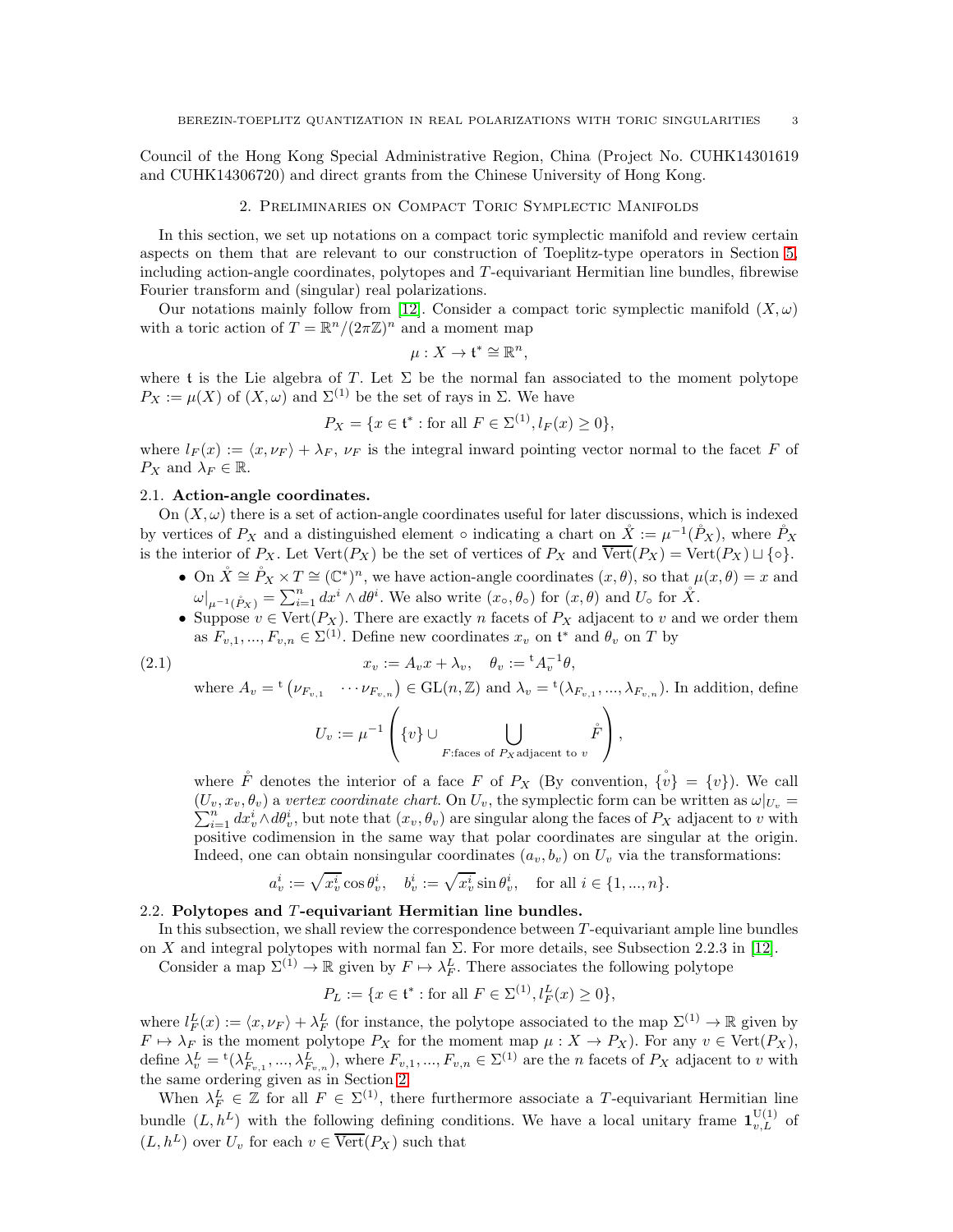• if 
$$
v \in \text{Vert}(P_X)
$$
, then  $\mathbf{1}_{v,L}^{U(1)}|_{U_0 \cap U_v} = e^{-\sqrt{-1}\lambda_v^L \cdot \theta_v} \mathbf{1}_{\circ,L}^{U(1)}|_{U_0 \cap U_v}$ ; and

• if 
$$
v, v' \in \text{Vert}(P_X)
$$
, then  $\mathbf{1}_{v,L}^{\text{U}(1)}|_{U_v \cap U_{v'}} = e^{\sqrt{-1}(\lambda_{v'}^L - A_{v'} A_v^{-1} \lambda_v^L) \cdot \theta_{v'}} \mathbf{1}_{v',L}^{\text{U}(1)}|_{U_v \cap U_{v'}}.$ 

In particular, we can define a map

(2.2) 
$$
\Sigma^{(1)} \to H^2(X, \mathbb{Z}), \quad F \mapsto D_F := c_1(L),
$$

where  $(L, h^L)$  is the T-equivariant Hermitian line bundle associated to the map  $\Sigma^{(1)} \to \mathbb{Z}$  given by  $F' \mapsto \lambda_{F'}^L$ , where  $\lambda_{F'}^L = 1$  if  $F' = F$  and  $\lambda_{F'}^L = 0$  otherwise. Then  $\{D_F\}_{F \in \Sigma^{(1)}}$  forms a set of generators of  $H^2(X,\mathbb{Z})$ . We have  $\left[\frac{\omega}{2\pi}\right] = \sum_{F \in \Sigma^{(1)}} \lambda_F D_F$  and the first Chern class of the symplectic manifold  $(X, \omega)$  is given by

(2.3) 
$$
c_1(X) = \sum_{F \in \Sigma^{(1)}} D_F.
$$

Note that for a general map  $\Sigma^{(1)} \to \mathbb{Z}, F \mapsto \lambda_F^L$ , the associated line bundle L is ample if and only if the normal fan of  $P_L$  is the same as that of  $P_X$ , i.e.  $\Sigma$ .

### 2.3. Fibrewise Fourier transform.

In this subsection, we shall introduce fibrewise Fourier transform of smooth functions on  $X$ , on which calculations in the later subsections heavily rely. It is essentially the same as that appeared in Theorem 1.3 in [\[3\]](#page-15-11) by Cadet, but we shall use a slightly different description.

The idea is that we know how to perform (fibrewise) Fourier transform of functions on  $P_X \times T$ into functions on  $P_X \times \mathbb{Z}^n$ . We shall construct a continuous map  $Bl_X: P_X \times T \to X$  so that the diagram commutes:

<span id="page-3-0"></span>

where  $P_X \times T \to P_X$  is the canonical projection, and pull back functions on X along Bl<sub>X</sub>. This requires the chosen set of action-angle coordinates  $\{(x_v, \theta_v)\}_{v \in \overline{\text{Vert}(P_X)}}$  described in Section [2.](#page-2-0) Indeed,  $(x, \theta)$  are coordinates on  $\mathring{X} \cong \mathring{P}_X \times T =: \tilde{U}_0$ . Define a map

$$
\text{Bl}: [0, +\infty)^n \times (\mathbb{R}^n / (2\pi \mathbb{Z})^n) \to \mathbb{R}^{2n},
$$
  

$$
(y^1, ..., y^n, \eta^1, ..., \eta^n) \mapsto (\sqrt{y^1} \cos \eta^1, ..., \sqrt{y^n} \cos \eta^n, \sqrt{y^1} \sin \eta^1, ..., \sqrt{y^n} \cos \eta^n).
$$

For any vertex  $v \in \text{Vert}(P_X)$ , we identify  $U_v$  as a subset of  $\mathbb{R}^{2n}$  via the embedding  $(a_v, b_v)$  and take  $\tilde{U}_v$  to be the preimage  $Bl^{-1}(U_v)$ . On  $\tilde{U}_v$ ,  $(x_v, \theta_v)$  becomes a non-singular coordinate chart. In coordinates, the map  $Bl|_{\tilde{U}_v}$  is just given by  $(x_v, \theta_v) \mapsto (a_v, b_v)$ . Then  $\{(\tilde{U}_v, x_v, \theta_v)\}_{v \in \overline{\text{Vert}(P_X)}}$ forms an atlas on the smooth manifold with corners  $P_X \times T$ . We glue the maps  $Bl|_{\tilde{U}_v}$  to a map  $Bl_X: P_X \times T \to X$ , i.e. for all  $v \in \text{Vert}(P_X)$ , the diagram

$$
\begin{aligned}\n\tilde{U}_v &\xrightarrow{\text{Bl}_X} U_v \\
\downarrow \qquad \qquad \downarrow (a_v, b_v) \\
\left[0, +\infty\right)^n &\times T &\xrightarrow{\text{Bl}^n} \mathbb{R}^{2n}\n\end{aligned}
$$

commutes, where  $\tilde{U}_v \hookrightarrow [0, +\infty)^n \times T$  is the inclusion map.  $P_X \times T$  might be considered as a real blow-up of X along  $X\backslash X$  with a blow-down map  $Bl_X: P_X \times T \to X$ .

At a point in the interior  $P_X \times T$ , Bl<sub>X</sub> is clearly smooth. Observe, however, that on the boundary of  $\tilde{U}_v$  with  $v \in \text{Vert}(P_X)$ , the map  $\text{Bl}|_{\tilde{U}_v} : \tilde{U}_v \to U_v$  is only smooth in the last n variables  $\theta_v^1, ..., \theta_v^n$ . Therefore, at a point in the boundary  $\partial P_X \times T$ , the blow-down map Bl<sub>X</sub> is continuous but not differentiable. A consequence is that a smooth function f on X is pulled back via Bl<sub>X</sub> to a continuous function on  $P_X \times T$  which might not be smooth, although it is smooth on  $\tilde{P}_X \times T \cong \tilde{X}$ . Yet, the map  $Bl_X: P_X \times T \to X$  is still useful in defining fibrewise Fourier transform.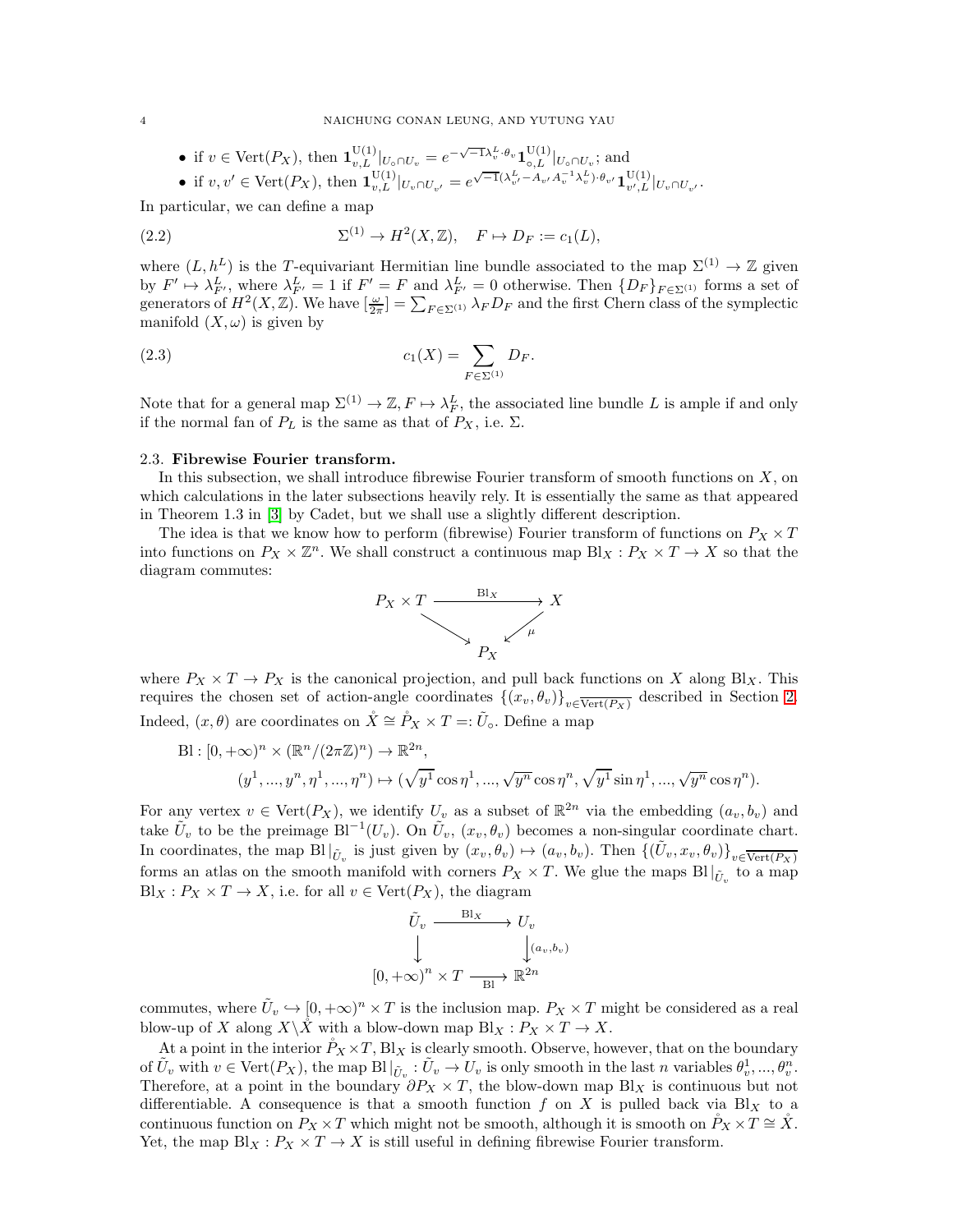**Definition 2.1.** Let  $f \in C^{\infty}(X, \mathbb{C})$ . For  $p \in \mathbb{Z}^n$ , the *pth fibrewise Fourier coefficient* of f, denoted by  $\hat{f}_p$ , is defined as the pushforward of  $\frac{1}{(2\pi)^n}(\text{Bl}_X^* f)(x,\theta)e^{-\sqrt{-1}p\cdot\theta}d^n\theta$  along  $\mu \circ \text{Bl}_X$ :

(2.4) 
$$
\widehat{f}_p(x) := \frac{1}{(2\pi)^n} \int_T (\text{Bl}_X^* f)(x, \theta) e^{-\sqrt{-1}p \cdot \theta} d^n \theta, \quad x \in P_X.
$$

The *fibrewise Fourier transform* of f, denoted by  $\hat{f}$ , is the defined as the function

$$
P_X \times \mathbb{Z}^n \to \mathbb{C}, \quad (x, p) \mapsto \widehat{f}_p(x).
$$

Remark 2.2. In Cadet's construction  $[3]$  of Fourier transform of functions on X, one requires a continuous section of the fibration  $\mu: X \to P_X$ . Indeed, the set of action-angle coordinates that we fixed provides such a continuous section determined by the map  $\tilde{P}_X \ni x \mapsto (x, 0) \in \tilde{X}$ .

We then see that for  $f \in C^{\infty}(X, \mathbb{C})$ ,  $\widehat{f}$  satisfies the following properties. For any  $p \in \mathbb{Z}^n$ ,  $\widehat{f}_p$  is smooth on  $\mathring{P}_X$  and continuous on  $P_X$ , but not smooth on  $P_X$  in general. In addition, for  $x \in P_X$ , let  $T_x < T$  be the common isotropy subgroup of all points in  $\mu^{-1}(\lbrace x \rbrace)$ , i.e.

$$
T_x = \{ \eta \in T : \eta \cdot y = y \text{ for all } y \in \mu^{-1}(\{x\}) \},
$$

and  $Z_x < \mathbb{Z}^n$  be the Pontryagin dual of  $T/T_x$ , i.e.

$$
Z_x = \{ p \in \mathbb{Z}^n : e^{\sqrt{-1}p \cdot \theta} = 1 \text{ for all } \theta \in T_x \}.
$$

Then for all  $p \in \mathbb{Z}^n \setminus Z_x$ ,  $\widehat{f}_p(x) = 0$ . Therefore, we can regard  $\widehat{f}$  as a function on  $\bigsqcup_{x \in P_X} \{x\} \times Z_x$ .

Using fibrewise Fourier transform, we obtain a sequence  $\{\mathcal{C}^{\infty}(X,\mathbb{C})_{\leq l}\}_{l=0}^{\infty}$  of subspaces of  $\mathcal{C}^{\infty}(X,\mathbb{C})$ , where  $\mathcal{C}^{\infty}(X,\mathbb{C})_{\leq l}$  is the set of functions  $f \in \mathcal{C}^{\infty}(X,\mathbb{C})$  such that  $\widehat{f}_p$  vanishes everywhere on  $P_X$  for all  $p = (p_1, ..., p_n) \in \mathbb{Z}^n$  with  $\max_{1 \leq i \leq n} |p_i| > l$ . Observe that for  $i, j \in \mathbb{N} \cup \{0\}$ ,

$$
\mathcal{C}^{\infty}(X,\mathbb{C})_{\leq i} \cdot \mathcal{C}^{\infty}(X,\mathbb{C})_{\leq j} \subset \mathcal{C}^{\infty}(X,\mathbb{C})_{\leq (i+j)},
$$
  

$$
\{\mathcal{C}^{\infty}(X,\mathbb{C})_{\leq i},\mathcal{C}^{\infty}(X,\mathbb{C})_{\leq j}\} \subset \mathcal{C}^{\infty}(X,\mathbb{C})_{\leq (i+j)}.
$$

Therefore,  $\mathcal{C}^{\infty}(X,\mathbb{C})_{<\infty} := \bigcup_{l=0}^{\infty} \mathcal{C}^{\infty}(X,\mathbb{C})_{\leq l}$  is a Poisson subalgebra of  $(\mathcal{C}^{\infty}(X,\mathbb{C}),\{-, \}]$  and is itself a filtered Poisson algebra with the ascending filtration

<span id="page-4-1"></span>
$$
\mathcal{C}^\infty(X,\mathbb{C})_{\leq 0}\subset\cdots\subset\mathcal{C}^\infty(X,\mathbb{C})_{\leq l}\subset\cdots\subset\mathcal{C}^\infty(X,\mathbb{C})_{<\infty}.
$$

We end this section by stating estimates of norms of fibrewise Fourier cooefficients of functions on X and their derivatives, which will be used in the proof of our main theorem in Section [5.](#page-8-0) For  $m \in \mathbb{Z}^n$ , define

(2.5) 
$$
[m] = \prod_{m_i \neq 0} (2\pi |m_i|).
$$

<span id="page-4-0"></span>**Lemma 2.3.** Let  $f \in C^{\infty}(X, \mathbb{C})$ , I be any multi-index and  $r \in \mathbb{N}$ . The following statements hold.

- (1) There exists  $C_{f,I,r} > 0$  such that for all  $m \in \mathbb{Z}^n$  and  $x \in \overset{\circ}{P}_X$ ,  $\left|m^I \widehat{f}_m(x)\right| \leq C_{f,I,r}[m]^{-r}$ .
- (2) If K is a compact subset of  $\Pr_X$ , then there exists  $C_{f,I,r,K} > 0$  such that for all  $m \in \mathbb{Z}^n$ and  $x \in K$ ,  $\left| \widehat{f}_m^{(I)}(x) \right| \leq C_{f,I,r,K}[m]^{-r}$ , where  $\widehat{f}_m^{(I)}(x) = \frac{\partial^{|I|}}{\partial x^I} \widehat{f}_m(x)$ .

Proof. The proof is the same as that of Lemma 5.3 in [\[13\]](#page-15-2) for symplectic tori vertibum (see also [\[14,](#page-15-12) [16\]](#page-15-13)). We only need to note that  $\frac{\partial^{|I|} f}{\partial \theta^I}$  is a globally defined smooth function on the compact manifold X whose mth fibrewise Fourier coefficient of  $\frac{\partial^{|I|} f}{\partial \theta^I}$  is  $(\sqrt{-1})^{|I|} m^I \hat{f}_m$  for each  $m \in \mathbb{Z}^n$ , whereas  $\frac{\partial^{|I|} f}{\partial x^I}$  is a smooth function on the compact subset  $\mu^{-1}(K)$  of  $\mathring{X}$  whose mth fibrewise Fourier coefficient of  $\widehat{\frac{\partial^{[1]} f}{\partial x^I}}$  is  $\widehat{f}_m^{(I)}$  for each  $m \in \mathbb{Z}$  $n$ .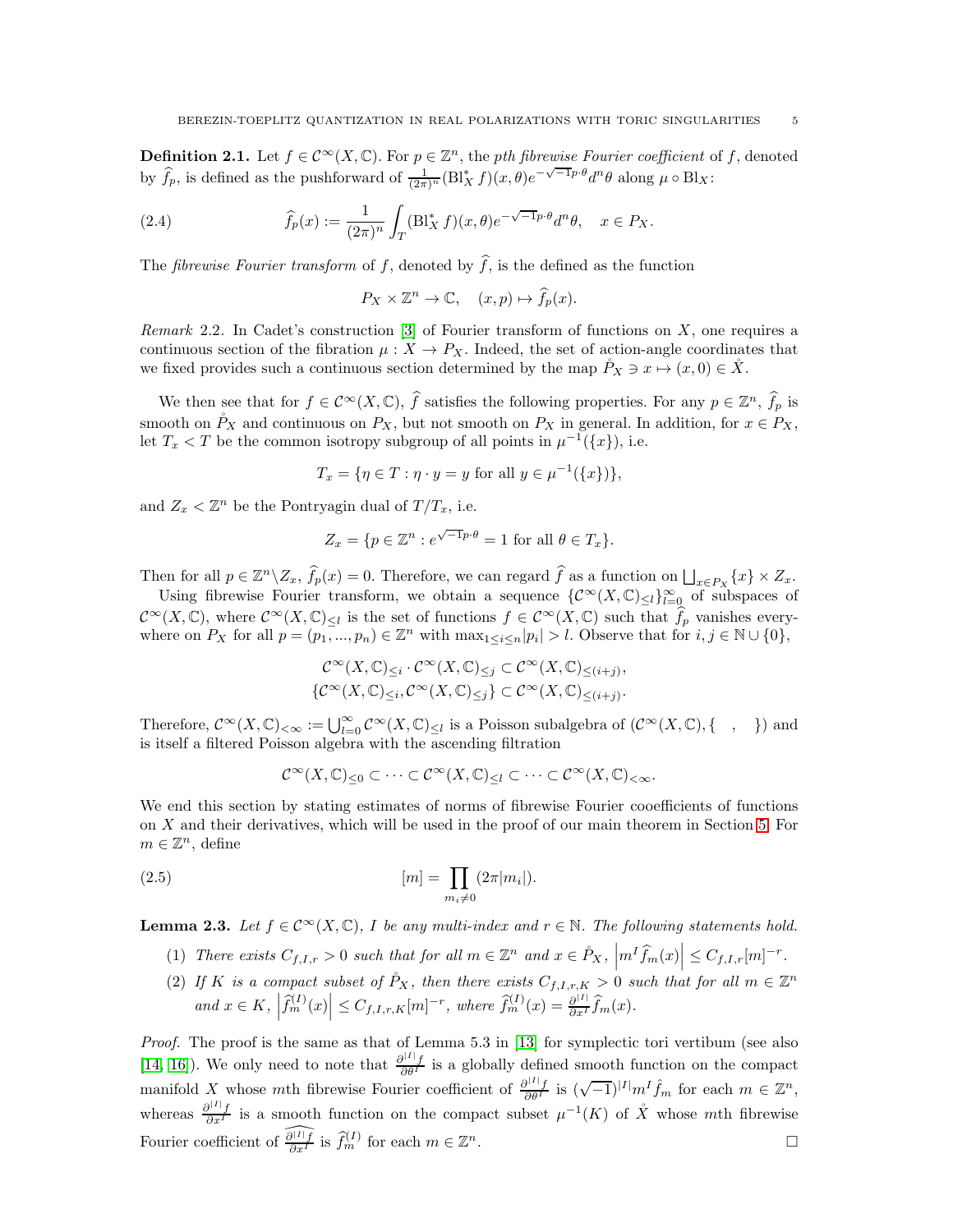#### 2.4. Real polarizations.

In this subsection, we shall introduce two singular real polarizations  $\mathcal{P}^{\mathbf{v}}$  and  $\mathcal{P}^{\mathbf{h}}$  that will be used in the construction of Toeplitz-type operators in Section [5.](#page-8-0)

The T-action on  $(X, \omega)$  induces a morphism of Lie algebroids

$$
\chi: X \times \mathfrak{t} \to TX, \quad (p, \xi) \mapsto \chi_{\xi}(p),
$$

where  $\chi_{\xi}$  is the fundamental vector field of  $\xi$ , from the Lie algebra bundle  $X \times \mathfrak{t}$  to the tangent bundle  $TX$ . We then have a sequence of vector bundle maps

$$
X \times \mathfrak{t} \xrightarrow{\chi} TX \xrightarrow{d\mu} \mu^* T P_X
$$

and for any point  $p \in X$ ,  $\chi({p} \times {\mathfrak{t}})$  and ker  $d\mu(p)$  are isotropic and coisotropic subspaces of  $T_pX_c$ respectively such that  $\chi(\{p\} \times \mathfrak{t}) \subset \ker d\mu(p)$ . When restricted on  $\check{X}$ , the above sequence is a short exact sequence of vector bundles over  $\check{X}$ .

There are two conventions on defining the real toric polarization  $\mathcal{P}^{\mathbf{v}}$ . In [\[1\]](#page-15-14),  $\mathcal{P}^{\mathbf{v}}$  is defined to be the kernel (ker  $d\mu$ )<sub>C</sub>; in [\[12\]](#page-15-10),  $\mathcal{P}^{\text{v}}$  is defined to be the image of  $X \times \mathfrak{t}_{\mathbb{C}}$  under the complexification  $\chi_{\mathbb{C}}$  of  $\chi$ . Indeed, this is a minor issue. The choice of conventions makes no essential difference for the construction of Toeplitz-type operators in Section [5](#page-8-0) - what is more important is the space of smooth sections of  $\mathcal{P}^{\text{v}}$ . We adopt the latter convention that  $\mathcal{P}^{\text{v}}$  is given by the image of  $X \times \mathfrak{t}_{\mathbb{C}}$ under  $\chi_{\mathbb{C}}$ , i.e.

$$
\mathcal{P}_p^{\text{v}} = \text{span}_{\mathbb{C}} \left\{ \left. \partial_{\theta^1} \right|_p, ..., \left. \partial_{\theta^n} \right|_p \right\}, \quad \text{for all } p \in X.
$$

By a smooth section of  $\mathcal{P}^{\text{v}}$  over an open subset U of X, we mean a smooth section  $\xi$  of  $TX_{\mathbb{C}}$  over U such that for all  $p \in U$ ,  $\xi_p \in \mathcal{P}_p^{\mathbf{v}}$ . We denote by  $\Gamma(U, \mathcal{P}^{\mathbf{v}})$  the space of smooth sections of  $\mathcal{P}^{\mathbf{v}}$ over U. Then  $\Gamma(U, \mathcal{P}^{\mathbf{v}})$  is closed under Lie bracket [, , ].

While the real polarization  $\mathcal{P}^{\mathbf{v}}$  is evidently independent of the choice of action-angle coordinates, the chosen action-angle coordinates  $(x, \theta)$  induces a real polarization  $\mathcal{P}^{\rm h}$  on  $(\mathring{X}, \omega|_{\mathring{X}})$  given by

$$
\mathcal{P}_p^{\mathrm{h}} = \mathrm{span}_{\mathbb{C}} \left\{ \left. \partial_{x^1} \right|_p, \ldots, \left. \partial_{x^n} \right|_p \right\}, \quad \text{for all } p \in \mathring{X}.
$$

<span id="page-5-0"></span>Note that  $\mathcal{P}^h$  is transversal to  $\mathcal{P}^v|_{\hat{X}}$ . As  $\mathcal{P}^h$  is only defined on the open dense subset  $\hat{X}$  of X, we consider it as a singular polarization on X.

# 3. Deformation Quantization Compatible with Real Polarizations

In this section, we shall define star products on  $(X, \omega)$  that appear in our main theorem.

From the observation in the case of symplectic tori [\[13\]](#page-15-2), for the purpose of compatibility with  $\mathcal{P}^{\mathbf{v}}$  and  $\mathcal{P}^{\mathbf{h}}$ , we might expect a star product  $\star$  on  $(X,\omega)$  of the form

(3.1) 
$$
f \star g = \sum_{r=0}^{\infty} \hbar^r C_r(f, g),
$$

where for any  $r \in \mathbb{N} \cup \{0\},\$ 

<span id="page-5-1"></span>
$$
(3.2) \quad C_r(f,g) = \frac{1}{r! \cdot (\sqrt{-1})^r} \sum_{i_1=1}^n \cdots \sum_{i_r=1}^n \frac{\partial^r f}{\partial x^{i_1} \cdots \partial x^{i_r}} \frac{\partial^r g}{\partial \theta^{i_1} \cdots \partial \theta^{i_r}} = \frac{1}{(\sqrt{-1})^r} \sum_{|I|=r} \frac{1}{I!} \frac{\partial^r f}{\partial x^I} \frac{\partial^r g}{\partial \theta^I}.
$$

with respect to the action-angle coordinates  $(x, \theta)$  on  $\mathring{X}$ . This is well-defined on  $(\mathring{X}, \omega|_{\mathring{X}})$  and for any vertex  $v \in \text{Vert}(P_X)$ , as we see from [\(2.1\)](#page-2-1) that as  $A_v, \lambda_v$  are constants, we can rewrite  $C_r(f, g)$  $(r \in \mathbb{N} \cup \{0\})$  in terms of the vertex coordinate chart  $(x_v, \theta_v)$ :

$$
C_r(f,g) = \frac{1}{(\sqrt{-1})^r} \sum_{|I|=r} \frac{1}{I!} \frac{\partial^r f}{\partial x_v^I} \frac{\partial^r g}{\partial \theta_v^I}.
$$

However, the limit of  $C_r(f,g)$  might not exist as the point approaches  $X\setminus\tilde{X}$  because of singularity of  $\frac{\partial^r f}{\partial x_v^T}$ . Note that  $\frac{\partial^r g}{\partial \theta_v^T}$  is well defined even on  $X \backslash \mathring{X}$ .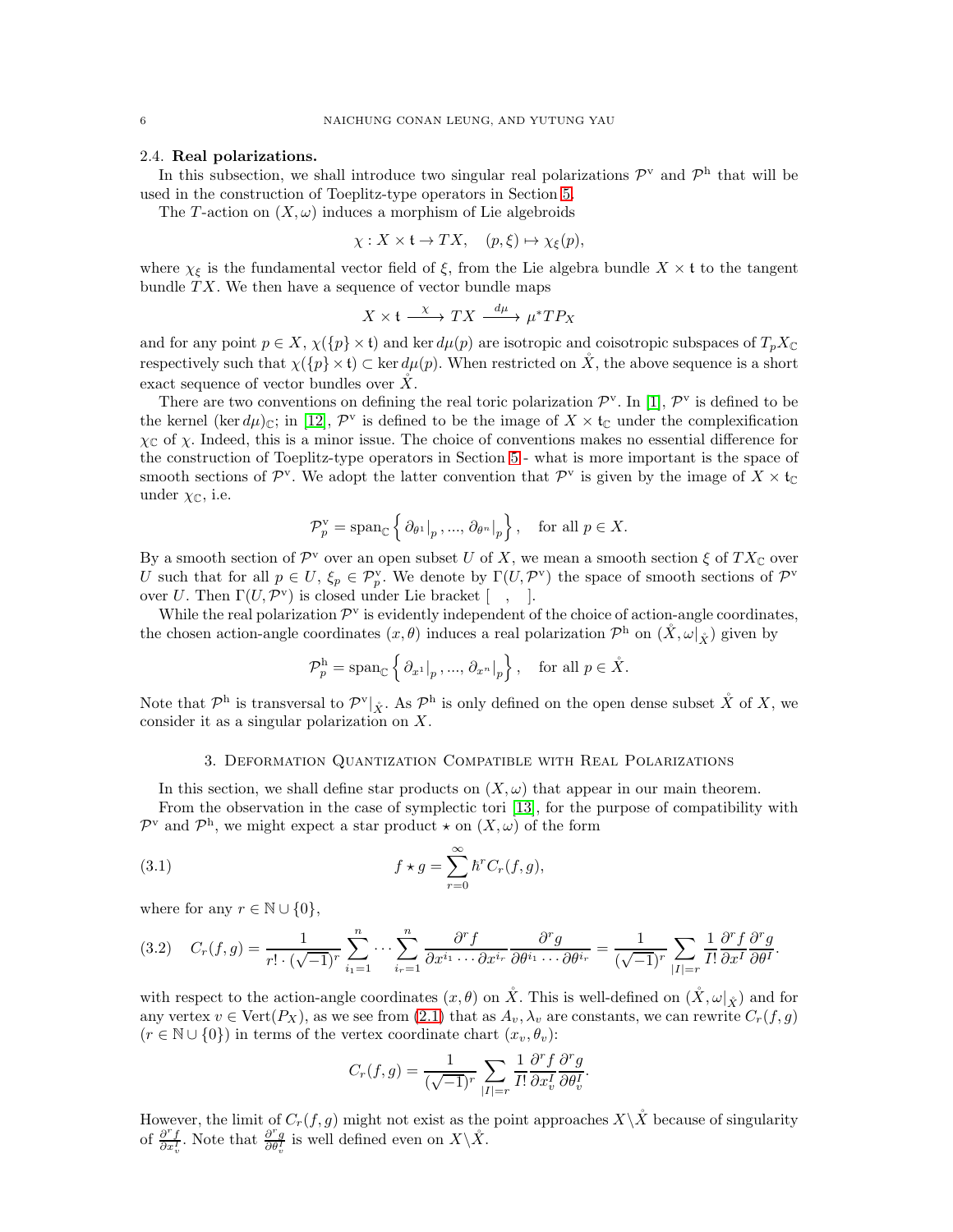For the purpose of defining a Toeplitz-type operator in real toric polarization, it turns out that it is enough to only define the star product on  $\tilde{X}$ . This will be explained in Section [5.](#page-8-0) Now we give the following definition.

**Definition 3.1.** Let  $\hbar$  be a formal variable. We define a  $\mathbb{C}[[\hbar]]$ -bilinear map

$$
\star: \mathcal{C}^\infty(X,\mathbb{C})[[\hbar]]\times \mathcal{C}^\infty(X,\mathbb{C})[[\hbar]]\to \mathcal{C}^\infty(X,\mathbb{C})[[\hbar]],\quad (f,g)\mapsto f\star g
$$

as follows: for all  $f, g \in C^{\infty}(X, \mathbb{C}),$ 

$$
f \star g = \sum_{r=0}^{\infty} \hbar^r C_r(f, g),
$$

where  $C_r(f,g)$ 's are defined as in [\(3.2\)](#page-5-1). We call  $\star$  the *(singular) toric star product.* 

Similar to  $\mathcal{C}^{\infty}(X,\mathbb{C})$ , we can define  $\mathcal{C}^{\infty}(\mathring{X},\mathbb{C})_{\leq l}$  for each  $l \in \mathbb{N} \cup \{0\}$  and  $\mathcal{C}^{\infty}(\mathring{X},\mathbb{C})_{\leq \infty}$  via fibrewise Fourier transform. The toric star product  $\star$  has the property that for  $i, j \in \mathbb{N} \cup \{0\}$ ,

$$
\mathcal{C}^\infty(X,\mathbb{C})_{\leq i}[[\hbar]]\star \mathcal{C}^\infty(X,\mathbb{C})_{\leq j}[[\hbar]]\subset \mathcal{C}^\infty(\mathring{X},\mathbb{C})_{\leq (i+j)}[[\hbar]].
$$

#### 4. GEOMETRIC QUANTIZATION

<span id="page-6-0"></span>In this section, we shall perform geometric quantization on  $(X, \omega)$  in real polarization  $\mathcal{P}^{\vee}$ . In order to establish relations between deformation quantization and geometric quantization in later discussion, we need to consider scaling of the symplectic form  $\omega$  and study the behavior of quantization near the large volume limit. Now, instead of regarding  $\hbar$  as a formal variable, we let  $k \in \mathbb{N}$  and  $\hbar = \frac{1}{k}$ .

We know from [\[1\]](#page-15-14) that the usual way of performing geometric quantization directly on a prequantum line bundle on  $(X,\omega)$  requires the choice of  $\lambda_F$  to be integers and there yields Bohr-Sommerfeld fibres over boundary lattice points of the moment polytope  $P_X$ . A drawback of this is when we mimic the construction of Toeplitz-type operators in real polarizations as in [\[13\]](#page-15-2) and study norm estimations, we need to handle ill-defined values of the terms  $C_r(f, g)$  in [\(3.2\)](#page-5-1) at points in  $X\backslash X$ .

To avoid this technical problem, we instead adopt *half-form correction* (also known as *metaplec*tic correction), as established in [\[12\]](#page-15-10). We shall first give a brief review on the general procedures for geometric quantization with half-form correction, and then state clearly the assumptions to be made for our quantization scheme. For illustration, suppose  $\left[\frac{\omega}{2\pi}\right] = c_1(L) \in H^2(X,\mathbb{Z})$  with  $(L, h^L, \nabla)$  a prequantum line bundle,  $P$  is a non-singular polarization on  $(X, \omega)$ , and  $\frac{1}{2}c_1(X) \in$  $H^2(X,\mathbb{Z})$ , or equivalently,  $(X,\omega)$  admits a metaplectic structure. Recall that the isomorphism classes of metaplectic structures on  $(X, \omega)$  are classified by  $H^1(X, \mathbb{Z}_2)$ , which is trivial for toric varieties. Thus, we can pick the unique metaplectic structure.

As P is a complex Lagrangian distribution on  $(X, \omega)$ , it corresponds to a complex line bundle  $K^{\mathcal{P}}$  defined by

<span id="page-6-1"></span>(4.1) 
$$
K_p^{\mathcal{P}} = \left\{ \alpha \in \bigwedge^n T_p^* X_{\mathbb{C}} : \iota_{\overline{\xi}} \alpha = 0 \text{ for any } \xi \in \mathcal{P}_p \right\},
$$

for any  $p \in X$ . We call  $K^{\mathcal{P}}$  the *canonical line bundle* of  $\mathcal{P}$ . It has a canonical flat  $\overline{\mathcal{P}}$ -connection  $\nabla^{K^{\mathcal{P}}}$ induced by the Bott connection on the quotient vector bundle  $TX_{\mathbb{C}}/\overline{P}$ . The metaplectic structure induces a square root  $(\sqrt{K^p}, \nabla^{\sqrt{K^p}})$  of  $(K^p, \nabla^{K^p})$ . The half-form corrected prequantum line bundle (in level  $k$ ) is the complex line bundle

$$
L^{\otimes k}\otimes \sqrt{K^{\mathcal{P}}}
$$

together with the  $\overline{\mathcal{P}}$ -connection  $\nabla^{L^{\otimes k} \otimes \sqrt{K^{\mathcal{P}}}}$  induced by  $\nabla$  and  $\nabla^{\sqrt{K^{\mathcal{P}}}}$ .

As explained in Section 2.1 in [\[12\]](#page-15-10), every complex line bundle with connection  $(E, \nabla^E)$  is canonically isomorphic to the tensor product of its U(1)-part  $(E^{U(1)}, \nabla^{E^U})$ , which has U(1)-transition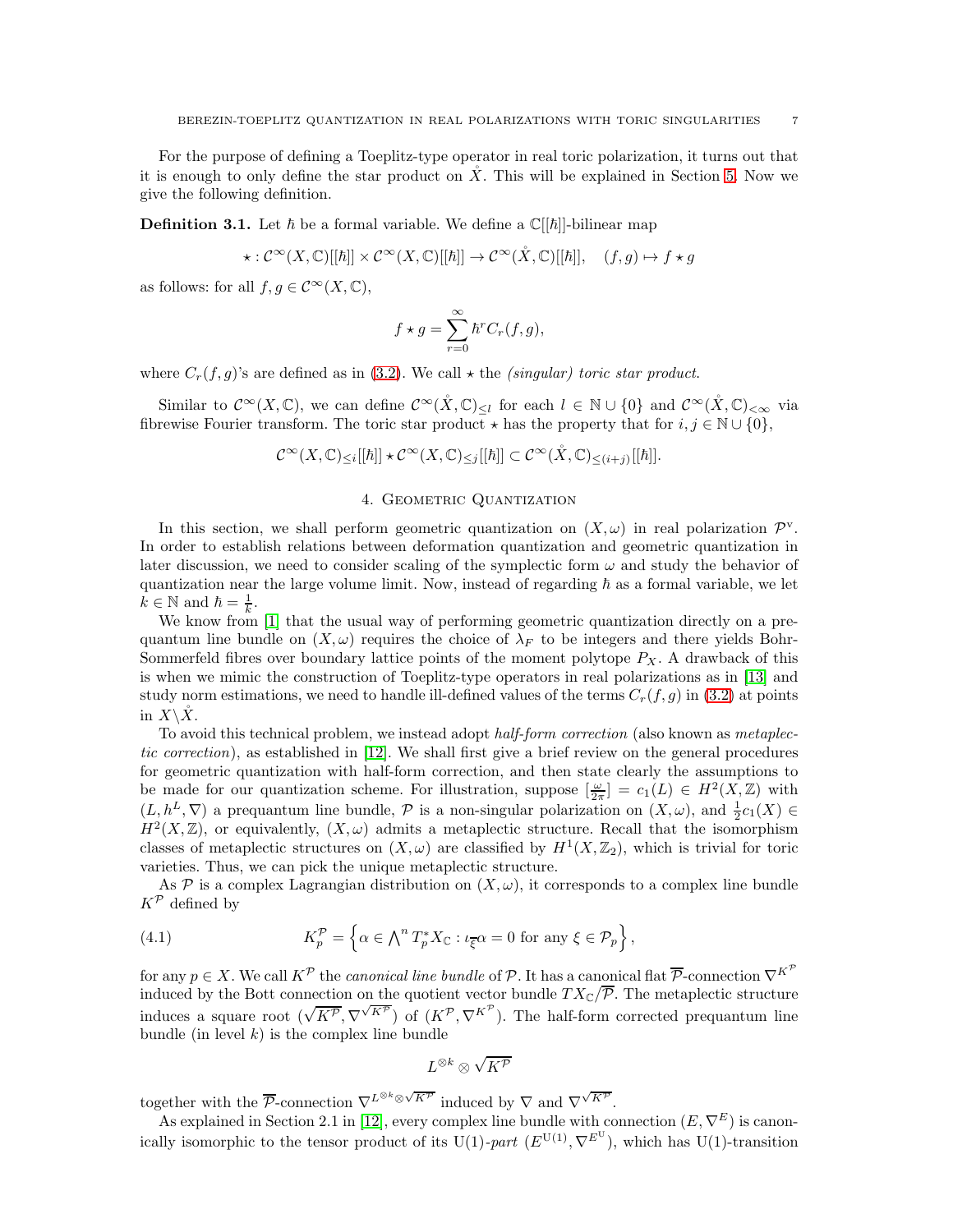functions and curvature 2-form lying in  $\Omega^1(X, \sqrt{-1}\mathbb{R})$ , and its modulus part  $(|E|, \nabla^{|E|})$ , which has  $\mathbb{R}^+$ -transition functions and curvature 2-form lying in  $\Omega^1(X,\mathbb{R})$ . Similar, we decompose

$$
(\sqrt{K^{\mathcal{P}}},\nabla^{\sqrt{K^{\mathcal{P}}}}) \cong ((\sqrt{K^{\mathcal{P}}})^{\operatorname{U}(1)},\nabla^{(\sqrt{K^{\mathcal{P}}})^{\operatorname{U}(1)}}) \otimes (\sqrt{|K^{\mathcal{P}}|},\nabla^{\sqrt{|K^{\mathcal{P}}|}})
$$

into the U(1)-part  $((\sqrt{K^{\mathcal{P}}})^{\mathrm{U}(1)}, \nabla^{(\sqrt{K^{\mathcal{P}}})^{\mathrm{U}(1)}})$  and its modulus part  $(\sqrt{|K^{\mathcal{P}}|}, \nabla^{\sqrt{|K^{\mathcal{P}}|}})$ , with the notion 'connection' replaced by  $\overline{\mathcal{P}}$ -connection'. Note that  $c_1(\sqrt{|K^{\mathcal{P}}|}) = 0$  and it is computed in Section 3.1 in [\[12\]](#page-15-10) that when  $P$  is the Kähler polarization induced by a T-invariant complex structure on X,

$$
c_1(L^{\otimes k} \otimes (\sqrt{K^{\mathcal{P}}})^{\mathrm{U}(1)}) = k[\frac{\omega}{2\pi}] - \frac{1}{2}c_1(X).
$$

Indeed, there is no need to restrict to the case when the first Chern class  $c_1(X)$  of  $(X,\omega)$  is even. Here and in the squeal, we only assume  $\left[\frac{\omega}{2\pi}\right] - \frac{1}{2}c_1(X) \in H^2(X,\mathbb{Z})$ . Then  $k\left[\frac{\omega}{2\pi}\right] \in H^2(X,\mathbb{Z})$ for k even, therefore  $k[\frac{\omega}{2\pi}] - \frac{1}{2}c_1(X) \in H^2(X,\mathbb{Z})$  for k odd. Also note that there exists  $k_0 \in \mathbb{N}$  such that for all  $k \in \mathbb{N}$  with  $k \geq k_0$ ,  $k[\frac{\omega}{2\pi}] - \frac{1}{2}c_1(X)$  is a positive class (with respect to a T-invariant complex structure determined by a symplectic potential). Thus, we furthermore assume  $k$  is odd and  $k \geq k_0$ . In the coming subsection, we directly construct a Hermitian line bundle  $(L_+^k, h^{L_+^k})$  with  $\overline{\mathcal{P}}$ -connection playing the role of  $L^{\otimes k} \otimes (\sqrt{K^{\mathcal{P}}})^{\mathbb{U}(1)}$  without defining L and  $(\sqrt{K^{\mathcal{P}}})^{\mathbb{U}(1)}$  separately and explain the meaning of  $\sqrt{|K^{\mathcal{P}}|}$  when  $\mathcal{P} = \mathcal{P}^{\text{v}}$  is a singular polarization.

### 4.1. The half-form corrected prequantum line bundle.

We first explain the meaning of  $\sqrt{|K^{\mathcal{P}^{\vee}}|}$ . Since  $\mathcal{P}^{\vee}$  is singular on  $X\backslash\mathring{X}$ , we cannot have an honest complex line bundle  $K^{\mathcal{P}^{\mathbf{v}}}$  serving as the canonical line bundle of  $\mathcal{P}^{\mathbf{v}}$ . However, we have a globally defined n-form  $d^n x = dx^1 \wedge \cdots \wedge dx^n$  on X with zero locus  $X \backslash \mathring{X}$ , which annihilates  $\overline{\mathcal{P}^{\vee}} = \mathcal{P}^{\vee}$ . If  $p \in X$  and  $\eta \in \bigwedge^{n} T_p^* X_{\mathbb{C}}$ , we define  $\sqrt{|\eta|}$  by the map

$$
\bigwedge\nolimits^n T_p X \to \mathbb{R}, \quad (\xi_1, ..., \xi_n) \mapsto \sqrt{|\eta(\xi_1, ..., \xi_n)|}.
$$

In particular, we have a map  $\sqrt{|d^n x|} : \mathcal{X}(X)^n \to \mathcal{C}^\infty(X)$ . Although the complex line bundle  $\sqrt{|K^{\mathcal{P}^{\vee}}|}$  is ill-defined, it suffices to make sense of its global smooth sections, and we regard them as elements in  $\mathcal{C}^{\infty}(X,\mathbb{C})\sqrt{|d^nx|}$ , where we suppress ⊗ in  $\mathcal{C}^{\infty}(X,\mathbb{C})\otimes\sqrt{|d^nx|}$  and we shall keep on doing so for similar notations in the sequel.

There is no need to define the U(1)-part  $(\sqrt{K^{\mathcal{P}^{\mathcal{V}}}})^{U(1)}$  as it will be absorbed in the line bundle  $L^k_+$  to be defined now. By the assumption that  $\left[\frac{\omega}{2\pi}\right] - \frac{1}{2}c_1(X) \in H^2(X,\mathbb{Z})$ , we fix the choice of  $\lambda_F$ 's so that  $\lambda_F \in \mathbb{Z} + \frac{1}{2}$  for any 1-cone  $F \in \Sigma^{(1)}$ . Define a map  $\Sigma^{(1)} \to \mathbb{Z}$  by  $F \mapsto \lambda_F^{L^k_+} := k\lambda_F - \frac{1}{2}$  (note that  $\lambda_F^{L^k_+} \in \mathbb{Z}$  since k is assumed to be odd). Then  $k[\frac{\omega}{2\pi}] - \frac{1}{2}c_1(X) = \sum_{F \in \Sigma^{(1)}} \lambda_F^{L^k_+} D_F$  by [\(2.3\)](#page-3-0). We construct a T-equivariant Hermitian line bundle  $(L_+^k, h^{L_+^k})$  associated to  $\{\lambda_F^{L_+^k}\}_{F \in \Sigma^{(1)}}$  following the procedure described in Subsection [2.2.](#page-2-2) While the T-equivariant line bundle  $L_{+}^{k}$  corresponds to a Delzant polytope $P_{L^k_+},$ 

$$
P_{X,\hbar} := kP_X = \{ x \in \mathfrak{t}^* : \text{for all } F \in \Sigma^{(1)}, l_{F,\hbar}(x) := \langle x, \nu_F \rangle + k\lambda_F \ge 0 \}
$$

is the moment polytope for the moment map  $\mu_{\hbar} := k\mu : X \to \mathfrak{t}^*$  with respect to the symplectic form kw. We see that  $P_{L^k_+}$  is contained in the interior of  $P_{X,h}$  and the set  $\Lambda_\hbar = P_{L^k_+} \cap \mathbb{Z}^n$  of lattice points in  $P_{L^k_+}$  coincides with the set of lattice points in  $P_{X,\hbar}$ .

As a result, the (k-level) half-form corrected prequantum line bundle in polarization  $\mathcal{P}^{\text{v}}$  is  $L^k_+\otimes\sqrt{|K^{\mathcal{P}^{\vee}}|}$ . Again, this is not an honestly defined line bundle, but it is enough for us to define its global smooth sections, which are regarded as elements in  $\Gamma(X, L^k_+) \sqrt{|d^n x|}$ .

#### 4.2. Polarized sections and quantum Hilbert spaces.

To form the quantum Hilbert space, in principle we need to take  $\mathcal{P}^{\mathrm{v}}$ -polarized sections of  $L^k_+ \otimes \sqrt{|K^{\mathcal{P}^{\vee}}|}$ . Hence, we need to define flat  $\overline{\mathcal{P}^{\vee}}$ -connections on  $L^k_+$  and  $\sqrt{|K^{\mathcal{P}^{\vee}}|}$ .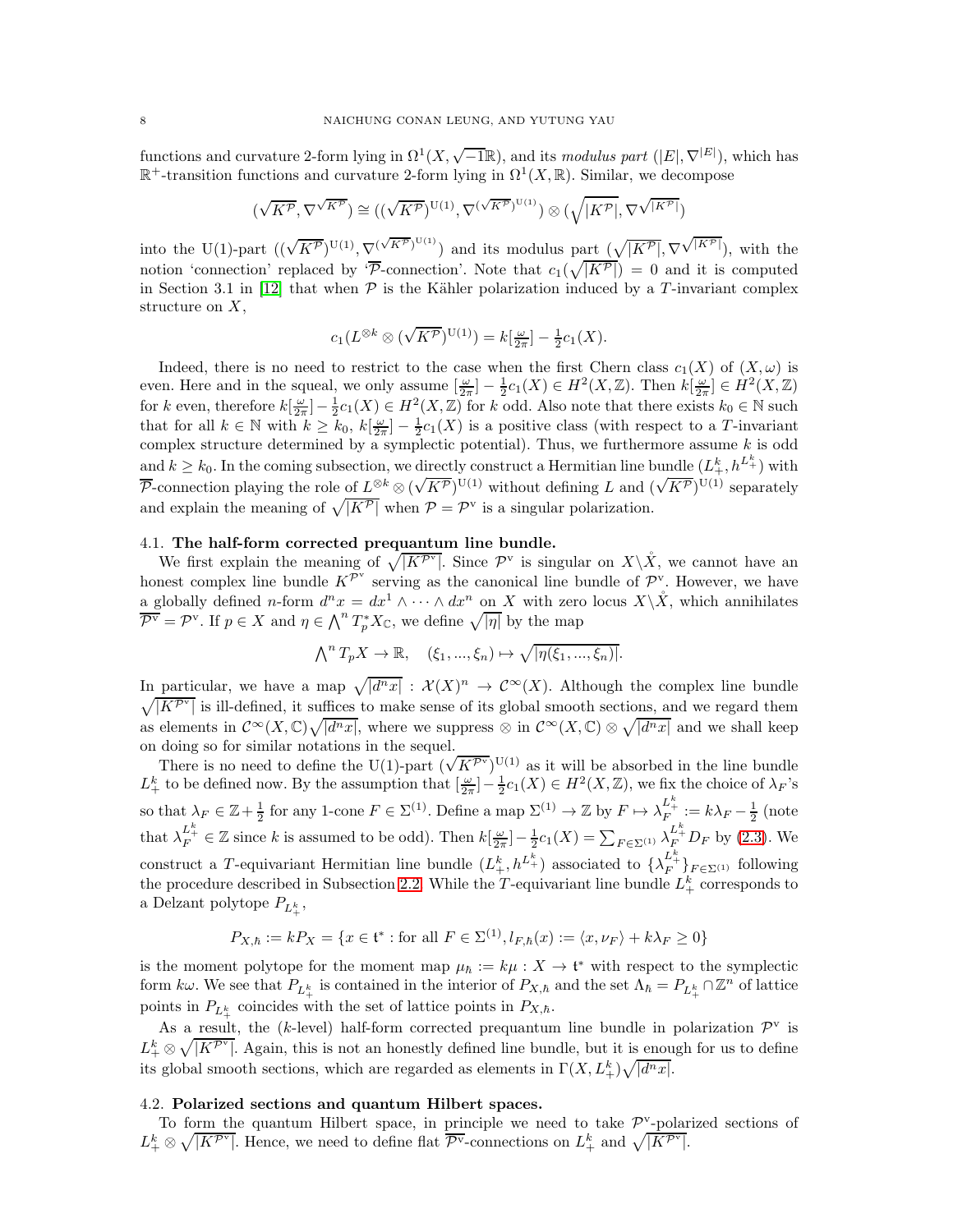First, we have a canonical flat  $\overline{\mathcal{P}^{\mathbf{v}}}$ -connection  $\nabla^{\sqrt{\left|K^{\mathcal{P}^{\mathbf{v}}}\right|}}$  on  $\sqrt{\left|K^{\mathcal{P}^{\mathbf{v}}}\right|}$ ,

$$
\Gamma(X, \overline{\mathcal{P}^{\mathbf{v}}}) \times (\mathcal{C}^{\infty}(X, \mathbb{C})\sqrt{|d^n x|}) \to \mathcal{C}^{\infty}(X, \mathbb{C})\sqrt{|d^n x|},
$$
  

$$
(\xi, f\sqrt{|d^n x|}) \mapsto \nabla_{\xi}^{\sqrt{|K^{\mathcal{P}^{\mathbf{v}}|}}}(f\sqrt{|d^n x|}) := (\mathcal{L}_{\xi}f)\sqrt{|d^n x|}.
$$

Also,  $\sqrt{|d^n x|}$  is  $\nabla \sqrt{|K^{\mathcal{PV}}|}$ -*flat* in the sense that for any  $\xi \in \Gamma(X, \mathcal{P}^{\vee})$ ,  $\nabla$  $\sqrt{|K^{\mathcal{P}^{\text{v}}}|}$  $\frac{\sqrt{|K^{\mathcal{P}^*}|}}{\xi}\sqrt{|d^n x|} = 0.$ Second, for any section  $\tau \in \Gamma(X, L^k_+)$  and  $v \in \overline{\text{Vert}}(P_X)$ , we define the function  $\tau_v$  on  $U_v$  by

(4.2) 
$$
\tau|_{U_v} = \tau_v \mathbf{1}_{v, L_+^k}^{\mathrm{U}(1)}.
$$

Justified by [\[12\]](#page-15-10), we introduce a flat  $\overline{\mathcal{P}^{\mathbf{v}}}$ -connection on  $L^k_+$ 

<span id="page-8-1"></span>
$$
\nabla^{\hbar} : \Gamma(X, \overline{\mathcal{P}^{\mathbf{v}}}) \times \Gamma(X, L_{+}^{k}) \to \Gamma(X, L_{+}^{k}), \quad (\xi, s) \mapsto \nabla_{\xi}^{\hbar} s,
$$

which is determined by the following equalities: for  $i \in \{1, ..., n\}$ ,  $\tau \in \Gamma(X, L^k_+)$  and  $v \in \text{Vert}(P_X)$ ,

(4.3) 
$$
\nabla_{\partial_{\theta}i}^{\hbar} \tau \Big|_{\mathring{X}} = \left( \frac{\partial \tau_{\circ}}{\partial \theta^{i}} - \sqrt{-1}kx^{i} \tau_{\circ} \right) \mathbf{1}_{\circ, L_{+}^{k}}^{\mathcal{U}(1)},
$$

(4.4) 
$$
\nabla_{\partial_{\theta_v^i}}^{\hbar} \tau \Big|_{U_v} = \left( \frac{\partial \tau_v}{\partial \theta_v^i} - \sqrt{-1} k x_v^i \tau_v + \frac{\sqrt{-1}}{2} \tau_v \right) \mathbf{1}_{v, L_+^k}^{U(1)}.
$$

As we deal with real polarization  $\mathcal{P}^{\rm v}$ , we need to consider distributional sections of  $L^k_+$ . For any open subset U of X,  $s \in \Gamma(U, \overline{L}_{+}^{k})'$  and  $\tau \in \Gamma(U, L_{+}^{k})$ , we define  $\langle s, \tau \rangle = s(\overline{\tau})$ . We also embed  $\Gamma(U, L_+^k)$  into  $\Gamma(U, \overline{L}_+^k)'$  via the Hermitian metric  $h^{L_+^k}$  and the Liouville measure. Then the flat  $\overline{\mathcal{P}^{\mathbf{v}}}$ -connection  $\nabla^{\hbar}$  extends to act on distributional sections of  $L^k_+$ . By a  $\mathcal{P}^{\mathbf{v}}$ -polarized (distributional) section of  $L^k_+$ , we mean a distributional section  $s \in \Gamma(X, \overline{L}^k_+)$ ' such that  $\nabla_{\overline{\xi}}^{\hbar} s = 0$ for any  $\xi \in \Gamma(X, \mathcal{P}^{\mathbf{v}})$ .

The above discussions motivate the following definition (Definition 4.3 in [\[12\]](#page-15-10)).

Definition 4.1. The vector space of quantum states for the half-form corrected quantization in the real singular toric polarization  $\mathcal{P}^{\mathbf{v}}$  is defined as  $\mathcal{H}^{\check{h}} = \mathcal{B}^{\check{h}} \otimes \sqrt{d^n x!}$ , where  $\mathcal{B}^{\check{h}}$  is the space of  $\mathcal{P}^{\mathbf{v}}$ -polarized distributional sections of  $L^k_+$ .

By Theorem 4.5 in [\[12\]](#page-15-10),

(4.5) 
$$
\mathcal{H}^{\hbar} = \bigoplus_{m \in \Lambda_{\hbar}} \mathbb{C} \delta_{\hbar}^{m} \sqrt{|d^{n}x|},
$$

where for all  $m \in \Lambda_h$ ,  $\delta_h^m \in \Gamma(X, \overline{L}_+^k)'$  is the distributional section of  $L_+^k$  defined by

(4.6) 
$$
\langle \delta_n^m, \tau \rangle = \frac{1}{(2\pi)^n} \int_T e^{\sqrt{-1}m \cdot \theta} \overline{\tau}_{\circ}(hm, \theta) d^n \theta,
$$

where  $\tau_{\circ}$  is defined in [\(4.2\)](#page-8-1), for any  $\tau \in \Gamma(X, L_{+}^{k})$ . As explained in Remark 4.14 in [\[12\]](#page-15-10), we define an inner product on  $\mathcal{H}^{\hbar}$  by declaring

$$
\{\sigma_{\hbar}^{m} := (4\pi)^{\frac{n}{4}} \delta_{\hbar}^{m} \sqrt{|d^{n}x|}\}_{m \in \Lambda_{\hbar}}
$$

<span id="page-8-0"></span>to be an orthonormal basis of  $\mathcal{H}^{\hbar}$ .

#### 5. Berezin-Toeplitz Quantization in Real Polarizations

This is the main section of this paper. We continue to assume that  $\left[\frac{\omega}{2\pi}\right] - \frac{1}{2}c_1(X) \in H^2(X,\mathbb{Z}),$  $k \in \mathbb{N}$  is odd and  $k \geq k_0$ . In Subsection [5.1,](#page-9-0) after explanation of ingredients involved in the definition, we shall define a Toeplitz-type operator

$$
Q^\hbar: \mathcal{C}^\infty(X,\mathbb{C})\times \mathcal{H}^\hbar\to \mathcal{H}^\hbar, \quad (f,s)\mapsto Q^\hbar_f s
$$

acting on the quantum Hilbert space  $\mathcal{H}^{\hbar}$  in the singular real polarization  $\mathcal{P}^{\mathbf{v}}$ . In Subsection [5.2,](#page-10-1) we describe *locality* of the Toeplitz-type operators as so to justify the meaning of the norm estimations on their localization. Finally in Subsection [5.3,](#page-12-0) we provide proofs of our main theorem.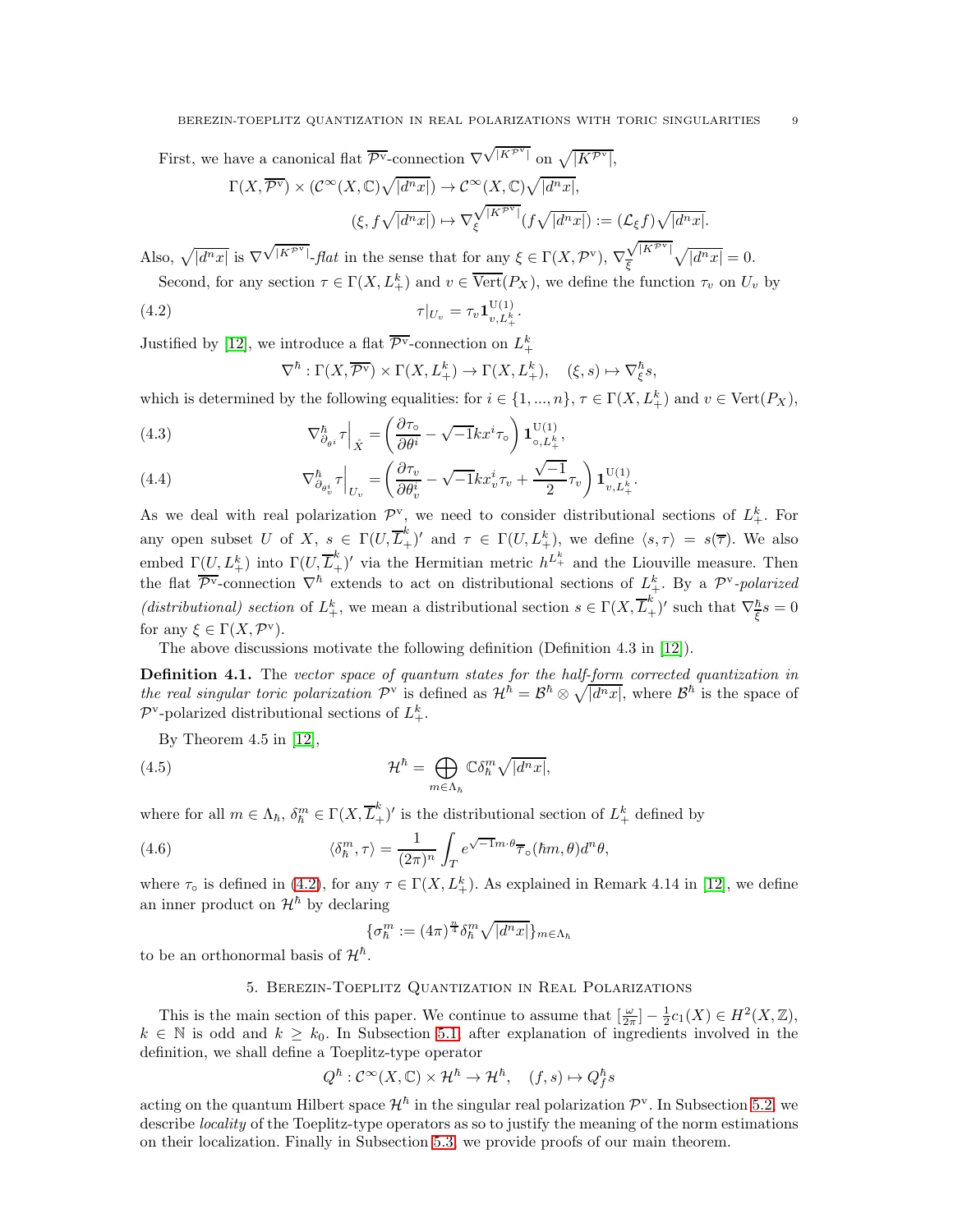## 5.1. Construction of Toeplitz operators for real polarizations.

Observe that for  $f \in C^{\infty}(X, \mathbb{C})$  and  $s \in \mathcal{H}^{\hbar}$ ,  $fs \in \Gamma(\mathring{X}, \overline{L}_{+}^{\hbar})' \sqrt{|d^n x|}$ . We are motivated by the case of symplectic tori [\[13\]](#page-15-2) that in order to define Toeplitz-type operators, we need to construct a projection map

$$
\Pi^{\hbar} : \Gamma(\mathring{X}, \overline{L}_{+}^{k})' \sqrt{|d^{n}x|} \to \mathcal{H}^{\hbar},
$$

and the construction requires a vector space  $\check{\mathcal{H}}^{\hbar}$  that is expected to be the quantum Hilbert space in the real polarization  $\mathcal{P}^{\text{h}}$  which is transversal to  $\mathcal{P}^{\text{v}}$ , and a pairing between  $\Gamma(\mathring{X}, \overline{L}_{+}^k)' \otimes \sqrt{|d^n x|}$ and  $\check{\mathcal{H}}^{\hbar}$  generalizing the *Blattner-Kostant-Sternberg (BKS) pairing.* 

Now we perform geometric quantization on  $\mathring{X}$  in real polarization  $\mathcal{P}^h$ . The canonical line bundle  $K^{\mathcal{P}^h}$  of  $\mathcal{P}^h$  is well defined on  $\mathring{X}$  via [\(4.1\)](#page-6-1), with a global trivializing section  $d^n\theta = d\theta^1 \wedge \cdots \wedge d\theta^n$ which is flat with respect to the canonical flat  $\overline{\mathcal{P}^h}$ -connection on  $K^{\mathcal{P}^h}$ . We define the complex line bundle  $\sqrt{|K^{p_h}|}$  over  $\mathring{X}$  with flat  $\overline{p_h}$ -connection by declaring that  $\sqrt{|d^n\theta|}$  is a flat global trivializing section of it. The flat  $\overline{P}^{\overline{Y}}$ -connection  $\nabla^{\hbar}$  restricted on  $\mathring{X}$ , extends to an ordinary Hermitian connection on  $(L^k_+|_{\mathring{X}}, h^{L^k_+}|_{\mathring{X}})$ , which is denoted by the same symbol, with connection 1form  $-\sqrt{-1}kx\cdot d\theta$  associated to the local trivializing section  $\mathbf{1}_{\circ, L_{\pm}^{k}}^{U(1)}$ <sup>U(1)</sup><sub>o, $L_{+}^{k}$ </sub> and curvature 2-form  $-\sqrt{-1}k\omega$ . Note that  $\tau \in \Gamma(\mathring{X}, L^k_+)$  is  $\mathcal{P}^{\text{h}}$ -polarized, i.e.  $\nabla^{\bar{\text{h}}}_{\overline{\xi}} \tau = 0$  for all  $\xi \in \Gamma(\mathring{X}, \overline{\mathcal{P}^{\text{h}}})$ , if and only if  $\tau_{\text{o}}$  is the pullback of a smooth function on T . The k-level half-form corrected prequantum line bundle in polarization  $\mathcal{P}^{\rm h}$  is then the line bundle  $L_+^k|_{\mathring{X}} \otimes \sqrt{|K^{\mathcal{P}^{\rm h}}|}$  over  $\mathring{X}$ .

Next we construct a pairing between  $\Gamma(\mathring{X}, \overline{L}_{+}^{k})' \sqrt{|d^n x|}$  and  $\Gamma(\mathring{X}, L_{+}^{k}) \sqrt{|d^n \theta|}$ . Since there is a natural pairing between  $\Gamma(\mathring{X}, \overline{L}_+^k)'$  and  $\Gamma(\mathring{X}, L_+^k)$ , it suffices to know how to pair up  $\sqrt{|d^n x|}$  and  $\sqrt{\vert d^n \theta \vert}$ . The construction of the BKS pairing often requires the indefinite pairing on the space of  $n$ -forms on each open subset  $U$  of  $X$  given by

(5.1) 
$$
\langle \alpha, \beta \rangle = \frac{n! \cdot \alpha \wedge \overline{\beta}}{(-1)^{\frac{n(n+1)}{2}} (2k\sqrt{-1}\omega|_U)^n} \in \mathcal{C}^{\infty}(U, \mathbb{C})
$$

for any *n*-forms  $\alpha$ ,  $\beta$  on U. With this motivation, we define

<span id="page-9-1"></span>(5.2) 
$$
\langle \sqrt{|\alpha|}, \sqrt{|\beta|} \rangle = \sqrt{\left| \frac{n! \cdot \alpha \wedge \overline{\beta}}{(-1)^{\frac{n(n+1)}{2}} (2k\sqrt{-1}\omega|_U)^n} \right|} \in \mathcal{C}^{\infty}(U).
$$

Note that the formula [\(5.2\)](#page-9-1) is well-defined. Indeed, if  $\alpha, \alpha'$  are n-forms on U such that  $\sqrt{|\alpha|} =$  $\sqrt{|\alpha'|}$ , then we can check that  $\alpha = \eta \alpha'$  for some  $\eta \in C^{\infty}(U, U(1))$  and therefore the definition of  $\langle \sqrt{|\alpha|}, \sqrt{|\beta|} \rangle$  by  $(5.2)$  coincides with that of  $\langle \sqrt{|\alpha'|}, \sqrt{|\beta|} \rangle$ . Similarly, if  $\beta, \beta'$  are n-forms on U such that  $\sqrt{|\beta|} = \sqrt{|\beta'|}$ , then the definition of  $\langle \sqrt{|\alpha|}, \sqrt{|\beta|} \rangle$  coincides with that of  $\langle \sqrt{|\alpha|}, \sqrt{|\beta'|} \rangle$ . In particular,  $\langle \sqrt{|d^n x|}, \sqrt{|d^n \theta|} \rangle = (2k)^{-\frac{n}{2}}$ . We now have a sesquillinear pairing

$$
\langle , \quad \rangle : \Gamma(\mathring{X}, \overline{L}^k_+)'\sqrt{|d^n x|} \times \Gamma(\mathring{X}, L^k_+) \sqrt{|d^n \theta|} \to \mathbb{C}
$$

defined by

(5.3) 
$$
\langle s\sqrt{|d^n x|}, \tau\sqrt{|d^n \theta|} \rangle = \langle \langle \sqrt{|d^n x|}, \sqrt{|d^n \theta|} \rangle s, \tau \rangle = (2k)^{-\frac{n}{2}} \langle s, \tau \rangle,
$$

for all  $s \in \Gamma(\mathring{X}, \overline{L}_{+}^k)'$  and  $\tau \in \Gamma(\mathring{X}, L_{+}^k)$ . For any  $m \in \mathbb{Z}^n$ , define

(5.4) 
$$
\check{\sigma}_h^m = \frac{k^{\frac{n}{2}}}{\pi^{\frac{n}{4}}} e^{\sqrt{-1}m \cdot \theta} \mathbf{1}_{\circ, L_+^k}^{\mathrm{U}(1)} \sqrt{|d^n \theta|} \in \Gamma\left(\mathring{X}, L_+^k | \mathring{X} \sqrt{|K^{\mathcal{P}^h}|}\right) \cong \Gamma(\mathring{X}, L_+^k) \sqrt{|d^n \theta|}.
$$

It is easy to check that  $\langle \sigma_k^m, \check{\sigma}_k^{m'} \rangle = \delta_{m,m'}$  for all  $m, m' \in \Lambda_{\hbar}$ . We define the kernel

$$
K^{\hbar} = \sum_{m \in \Lambda_{\hbar}} \check{\sigma}_\hbar^m \otimes \sigma_\hbar^m \in \check{\mathcal{H}}^{\hbar} \otimes_{\mathbb{C}} \mathcal{H}^{\hbar},
$$

<span id="page-9-0"></span>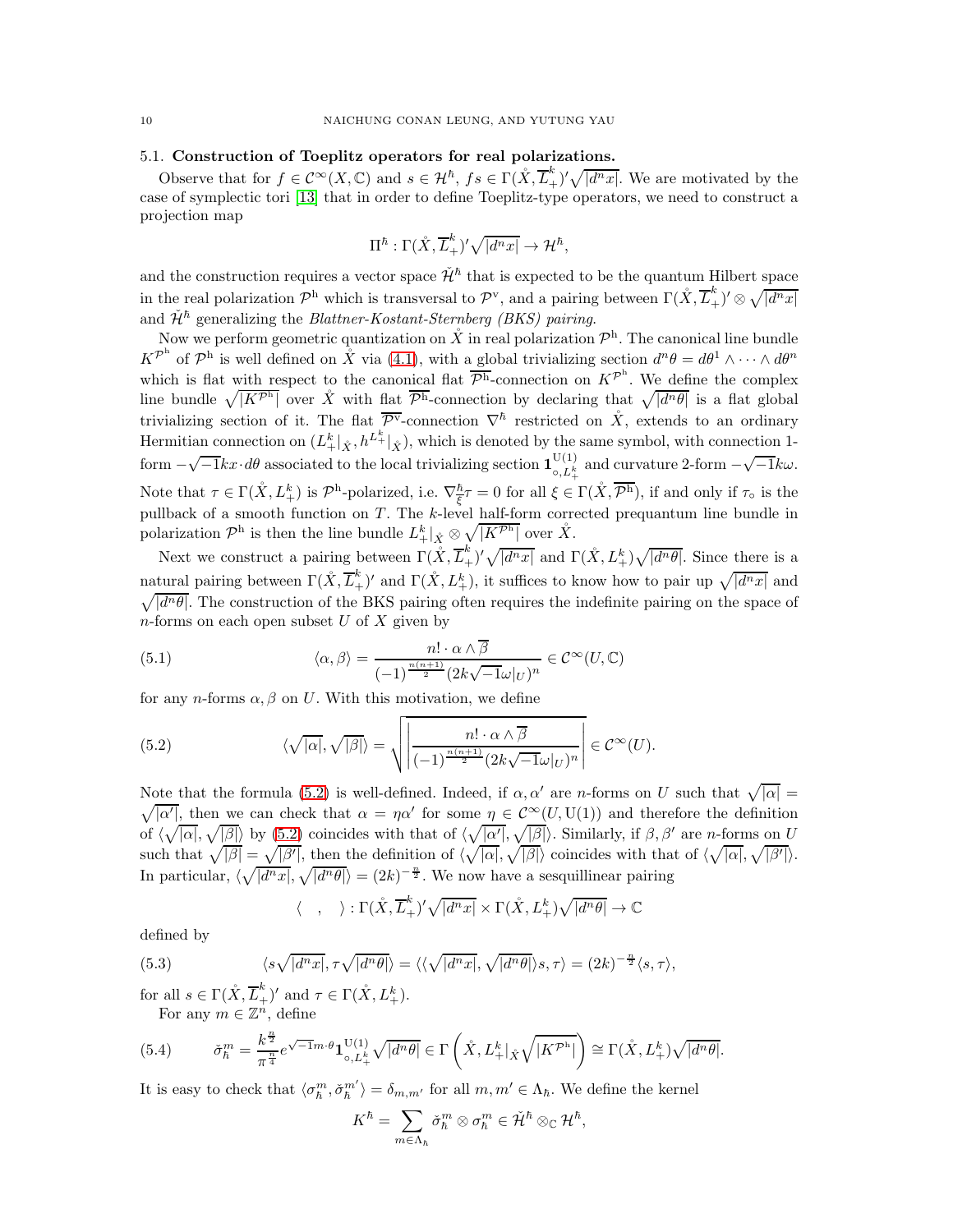where  $\check{\mathcal{H}}^{\hbar} := \bigoplus_{m \in \Lambda_{\hbar}} \mathbb{C} \check{\sigma}_{\hbar}^m$  is a subspace of  $\Gamma(\mathring{X}, L^k_+) \sqrt{|d^n \theta|}$ , and the C-linear map

$$
\Pi^{\hbar} : \Gamma(\mathring{X}, \overline{L}_{+}^{k})' \sqrt{|d^{n}x|} \to \mathcal{H}^{\hbar}, \quad s \mapsto \Pi^{\hbar} s := (\langle \quad , \quad \rangle \otimes \text{Id})(s \otimes K^{\hbar}),
$$

which is clearly a projection onto  $\mathcal{H}^{\hbar}$ .

**Definition 5.1.** The Toeplitz operator for the pair of polarizations  $(\mathcal{P}^h, \mathcal{P}^v)$  is the map

<span id="page-10-3"></span>
$$
Q^{\hbar} : \mathcal{C}^{\infty}(X,\mathbb{C}) \times \mathcal{H}^{\hbar} \to \mathcal{H}^{\hbar}, \quad (f,s) \mapsto Q^{\hbar}_f s := \Pi^{\hbar}(fs).
$$

This definition keeps our promise in Section [3](#page-5-0) that  $Q_f^{\hbar}$  only depends on the restriction of f on  $\mathring{X}$ , so that the operator  $Q_f^{\hbar} \circ Q_g^{\hbar} - Q_{f \star_{N}g}^{\hbar}$  makes sense. We can write  $Q^{\hbar}$  in terms of basis  $\{\sigma_{\hbar}^{m}\}_{m\in\Lambda_{\hbar}}$  as follows.

<span id="page-10-0"></span>**Proposition 5.2.** Suppose  $f \in C^{\infty}(X, \mathbb{C})$ . Then for any  $m \in \Lambda_h$ ,

(5.5) 
$$
Q_f^{\hbar} \sigma_{\hbar}^m = \sum_{q \in \Lambda_{\hbar} - m} \widehat{f}_q(\hbar m) \sigma_{\hbar}^{m+q}.
$$

In general, for any  $s = \sum_{m \in \Lambda_h} s_m \sigma_h^m \in \mathcal{H}^{\hbar}$ ,

(5.6) 
$$
Q_f^{\hbar} s = \sum_{m \in \Lambda_{\hbar}} \left( \sum_{m' \in \Lambda_{\hbar}} \hat{f}_{m-m'}(\hbar m') s_{m'} \right) \sigma_{\hbar}^m.
$$

*Proof.* For all  $m, m' \in \Lambda_{\hbar}$ ,

<span id="page-10-2"></span>
$$
\langle f\sigma_h^{m'}, \check{\sigma}_h^{m'} \rangle = \frac{1}{(2\pi)^n} \int_T e^{-\sqrt{-1}(m-m')\cdot\theta} f(\hbar m', \theta) d^n \theta = \hat{f}_{m-m'}(\hbar m').
$$

Therefore, we have [\(5.6\)](#page-10-2) and [\(5.5\)](#page-10-3) directly follows from it.  $\square$ 

### <span id="page-10-1"></span>5.2. Locality.

For  $f, g \in C^{\infty}(X, \mathbb{C})$  and  $N \in \mathbb{N} \cup \{0\}$ , define  $f \star_N g = \sum_{i=0}^N h^i C_i(f, g)$ . Both the toric polarization  $\mathcal{P}^{\vee}$  and the toric star product  $\star$  have singularity on  $X\backslash X$ . Because of this issue, we need certain treatments on the estimation of the operator norm of  $Q_f^{\hbar} \circ Q_g^{\hbar} - Q_{f \star_N g}^{\hbar}$ . In order to do so, we first need to discuss *locality* in our quantization scheme.

On the one hand, we know that the toric star product  $\star$  is local:  $(f \star g)(x, \theta)$  only depends on the jets of f and g at the point  $(x, \theta) \in \hat{X}$ , so  $\star$  induces for every open subset U of  $\hat{X}$  a  $\mathbb{C}[[\hbar]]$ -bilinear map:

$$
\mathcal{C}^{\infty}(U,\mathbb{C})[[\hbar]]\otimes_{\mathbb{C}[[\hbar]]}\mathcal{C}^{\infty}(U,\mathbb{C})[[\hbar]]\to \mathcal{C}^{\infty}(U\cap X,\mathbb{C})[[\hbar]].
$$

On the other hand, motivated by the work of [\[17\]](#page-15-15) which studies locality in formal GNS representations in deformation quantization, we define a sheaf of modules  $\mathcal{H}^{\hbar}$  on  $P_X$ , whose space of global sections is  $\mathcal{H}^{\hbar}$ , as follows.

**Definition 5.3.** The sheaf of modules  $\underline{\mathcal{H}}^{\hbar}$  on  $P_X$  consists of the following data.

- For any open subset V of  $P_X$ ,  $\mathcal{H}^{\hbar}(V)$  is defined to be the subspace  $\mathcal{H}_V^{\hbar}$  of distributional sections in  $\mathcal{H}^{\hbar}$  supported on  $\mu^{-1}(V)$ . Then  $\mathcal{H}^{\hbar}_V = \sum_{m \in (kV) \cap \Lambda_{\hbar}} \mathbb{C} \sigma_{\hbar}^m$  is a Hilbert subspace of  $\mathcal{H}^{\hbar}$ . Also,  $\mathcal{C}^{\infty}(V, \mathbb{C})$  acts on  $\mathcal{H}_{V}^{\hbar}$  by  $f \cdot s = (\mu^{*} f)s$ .
- For all open subsets  $V, V' \in P_X$  with  $V \subset V'$ , the restriction map  $\underline{\mathcal{H}}^{\hbar}(V') \to \underline{\mathcal{H}}^{\hbar}(V)$  is defined to be the orthogonal projection  $\pi_{V,V'}^{\hbar} : \mathcal{H}_{V'}^{\hbar} \to \mathcal{H}_{V}^{\hbar}$  (we write  $\overline{\pi}_{V}^{\hbar}$  in place of  $\pi_{P_X,V}^{\hbar}$ for simplicity).

A natural question is whether our construction of Toeplitz operators  $Q_f^{\hbar}$  are local in an appropriate sense. The following definition is analogous to Definition 3.5 in [\[17\]](#page-15-15).

**Definition 5.4.** A linear operator A on  $\mathcal{H}^{\hbar}$  is called *local* if for any  $s \in \mathcal{H}^{\hbar}$ , supp $(As) \subset \text{supp } s$ .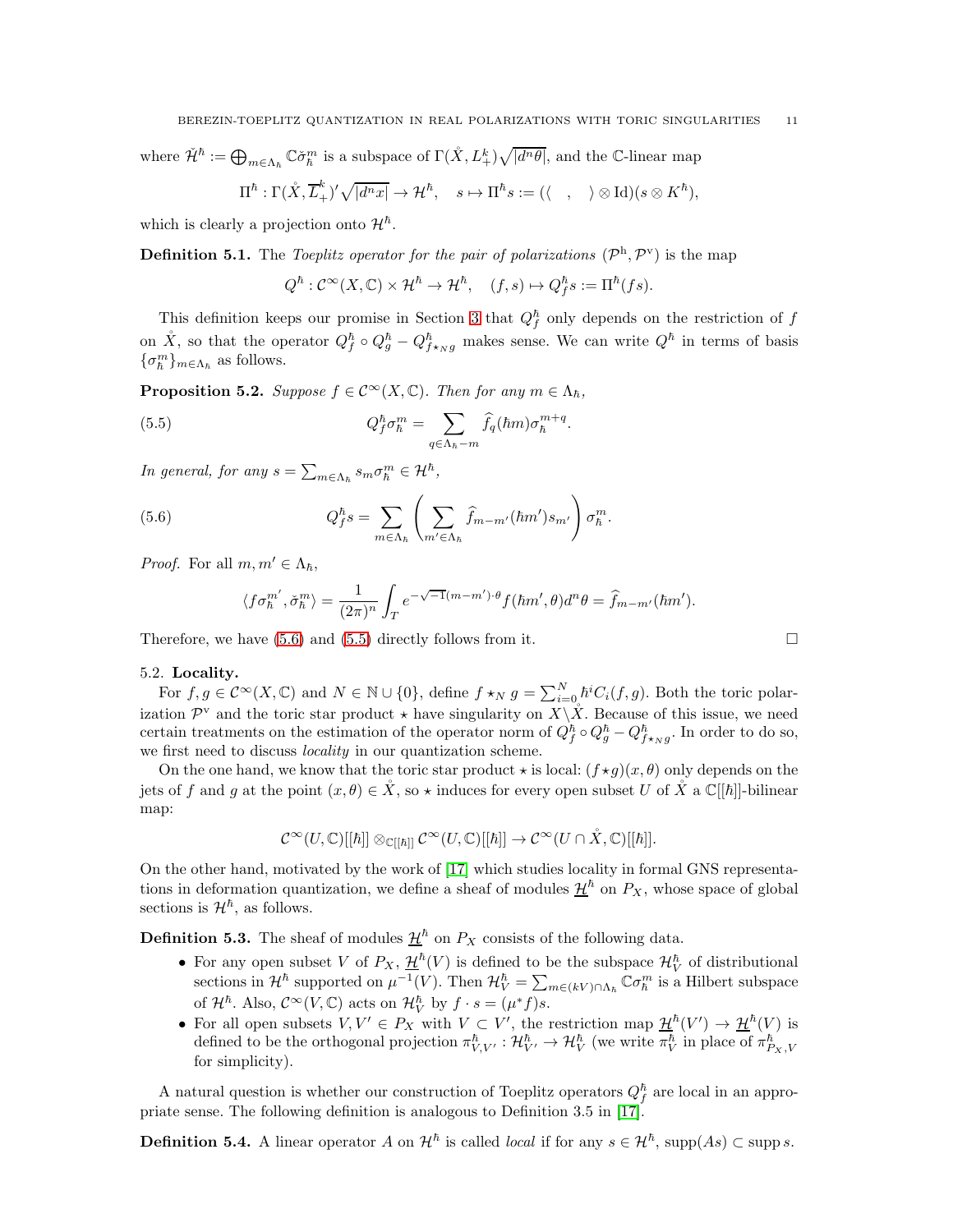In general,  $Q_f^{\hbar}$  might not be a local operator on  $\mathcal{H}^{\hbar}$  in this sense - for distinct  $m, m' \in \Lambda_{\hbar}$ , we can always find a function  $f \in C^{\infty}(X, \mathbb{C})$  such that  $Q_f^{\hbar} \sigma_{\hbar}^m = \sigma_{\hbar}^{m'}$  and hence  $\text{supp } Q_f^{\hbar} \sigma_{\hbar}^m \not\subset \text{supp }\sigma_{\hbar}^m$ . In other words,  $Q_f^{\hbar}$  might not preserve subspaces  $\mathcal{H}_V^{\hbar}$ 's.

However, the sequence of Toeplitz operators  $\{Q_f^{\hbar}\}_{k\in 2\mathbb{N}-1,k\geq k_0}$  is 'local' in f. By locality we mean that for any open subset V of  $P_X$ , the restriction  $f|_{\mu^{-1}(V)}$  and the sequence  $\begin{cases} Q_f^h \end{cases}$  $\mathcal{L}$ 

 $\big|_{\mathcal{H}^\hbar_\mathcal{V}}$  $\scriptstyle k\in 2\mathbb{N}-1, k\geq k_0$ of restricted Toeplitz operators are completely determined by each other. The precise s is given as follows.

<span id="page-11-1"></span>**Proposition 5.5.** Let  $f \in C^{\infty}(X, \mathbb{C})$  and V be an open subset of P<sub>X</sub>. Then the following statements hold.

- (1) If  $f|_{\mu^{-1}(V)} = 0$ , then  $Q_f^{\hbar}|_{\mathcal{H}_V^{\hbar}} = 0$  for all odd  $k \in \mathbb{N}$  with  $k \geq k_0$ .
- (2) If there exists  $\delta \in (0, \frac{1}{k_0})$  such that  $Q_f^{\hbar}|_{\mathcal{H}_V^{\hbar}} = 0$  for all odd  $k \in \mathbb{N}$  with  $\hbar = \frac{1}{k} < \delta$ , then  $f|_{\mu^{-1}(V)} = 0.$

We need a lemma for its proof.

<span id="page-11-2"></span>**Lemma 5.6.** Let K be a compact subset of  $\mathring{P}_X$  and Z be a finite subset of  $\mathbb{Z}^n$ . Then there exists  $\delta \in (0, \frac{1}{k_0})$  such that for all odd  $k \in \mathbb{N}$  with  $\hbar = \frac{1}{k} < \delta$ , if  $r \in (kK) \cap \Lambda_{\hbar}$  and  $q \in Z$ , then

<span id="page-11-0"></span>
$$
r+q\in\Lambda_{\hbar}.
$$

*Proof.* Since K is compact and  $\Sigma^{(1)}$  is finite, there exists  $\varepsilon \in (0, \frac{1}{k_0})$  such that for all  $F \in \Sigma^{(1)}$  and  $x \in K$ ,  $l_F(x) \ge \varepsilon$ . Also, as Z is finite, there exists  $\delta \in (0, \frac{\varepsilon}{2})$  such that for all  $F \in \Sigma^{(1)}$  and  $q \in Z$ , (5.7)  $\delta |\langle q, \nu_F \rangle| \leq \frac{\varepsilon}{2}$ .

Consider any odd  $k \in \mathbb{N}$  with  $\hbar = \frac{1}{k} < \delta$ . Suppose  $r \in (kK) \cap \Lambda_{\hbar}$  and  $q \in \mathbb{Z}$ . Then  $\hbar r \in K$ . For all  $F \in \Sigma^{(1)}$ , by [\(5.7\)](#page-11-0),

$$
l_F(\hbar(r+q)) = l_F(\hbar r) + \hbar \langle q, \nu_F \rangle \ge l_F(\hbar r) - \hbar |\langle q, \nu_F \rangle| \ge \varepsilon - \delta |\langle q, \nu_F \rangle| \ge \frac{\varepsilon}{2},
$$
  
 
$$
\therefore l_F^{L^k}(r+q) = l_{F,\hbar}(r+q) - \frac{1}{2} = k l_F(\hbar(r+q)) - \frac{1}{2} \ge \frac{1}{2}(k\varepsilon - 1) > \frac{1}{2}(\frac{\varepsilon}{\delta} - 1) > 0.
$$

It implies that  $r + q \in P_{L^k_+}$ . Finally, because  $r \in \Lambda_\hbar$  and  $q \in \mathbb{Z}^n$ ,  $r + q \in \Lambda_\hbar$ .

Proof of Proposition [5.5.](#page-11-1)

- (1) Fix odd  $k \in \mathbb{N}$  with  $k \geq k_0$ . We observe from [\(5.6\)](#page-10-2) that if  $s \in \mathcal{H}^{\hbar}$  and supp  $f \cap \text{supp } s = \emptyset$ , then  $Q_f^{\hbar} s = 0$ . Then it directly follows that  $Q_f^{\hbar} |_{\mathcal{H}_V^{\hbar}} = 0$ .
- (2) Note that  $\mathcal{H}_{V}^{\hbar} = \mathcal{H}_{V \cap \mathring{P}_X}^{\hbar}$  for any odd  $k \in \mathbb{N}$  with  $k \geq k_0$ . Since  $\mu^{-1}(V \cap \mathring{P}_X)$  is dense in  $\mu^{-1}(V)$ ,  $f|_{\mu^{-1}(V \cap \mathring{P}_X)} = 0$  implies  $f|_{\mu^{-1}(V)} = 0$ . Thus, without loss of generality, we assume  $V \subset \mathring{P}_X$ . It is then clear that  $f|_{\mu^{-1}(V)} = 0$  if and only if for all  $p \in \mathbb{Z}^n$ ,  $\widehat{f}_p|_V = 0$ . Now fix  $p \in \mathbb{Z}^n$ . It remains to show that  $\widehat{f}_p|_V = 0$ .

Consider first the special case when V is a relatively compact open subset of  $\tilde{P}_X$ . Then the closure  $\overline{V}$  of V in  $\overset{\circ}{P}_X$  is compact. By Lemma [5.6,](#page-11-2) we can choose  $\delta' \in (0, \delta)$  such that for all odd  $k \in \mathbb{N}$  with  $\hbar = \frac{1}{k} < \delta'$ , if  $r \in (kV) \cap \Lambda_{\hbar} \subset (k\overline{V}) \cap \Lambda_{\hbar}$ , then  $r + p \in \Lambda_{\hbar}$  and therefore  $\hat{f}_p(\hbar r) = 0$  as it follows from [\(5.6\)](#page-10-2) that the value  $\hat{f}_p(\hbar r)$  appears as an entry of the matrix form of the restricted operator  $Q_f^{\hbar} | H_V^{\hbar} : H_V^{\hbar} \to H^{\hbar}$ . We have shown that  $\widehat{f}_p$ vanishes on the dense subset

$$
V\cap\bigcup_{\substack{k\in 2\mathbb{N}-1\\ \hbar=1/k<\delta'}}(\hbar\Lambda_\hbar)
$$

of V, therefore  $f_p|_V = 0$ .

For the general case, we pick an open cover  $\{V_i\}_{i\in I}$  of V such that for all  $i \in I$ ,  $V_i$  is a relatively compact open subset of  $\mathring{P}_X$  and apply the above argument for each  $V_i$ . Then we have the conclusion that  $f_p|_V = 0$ .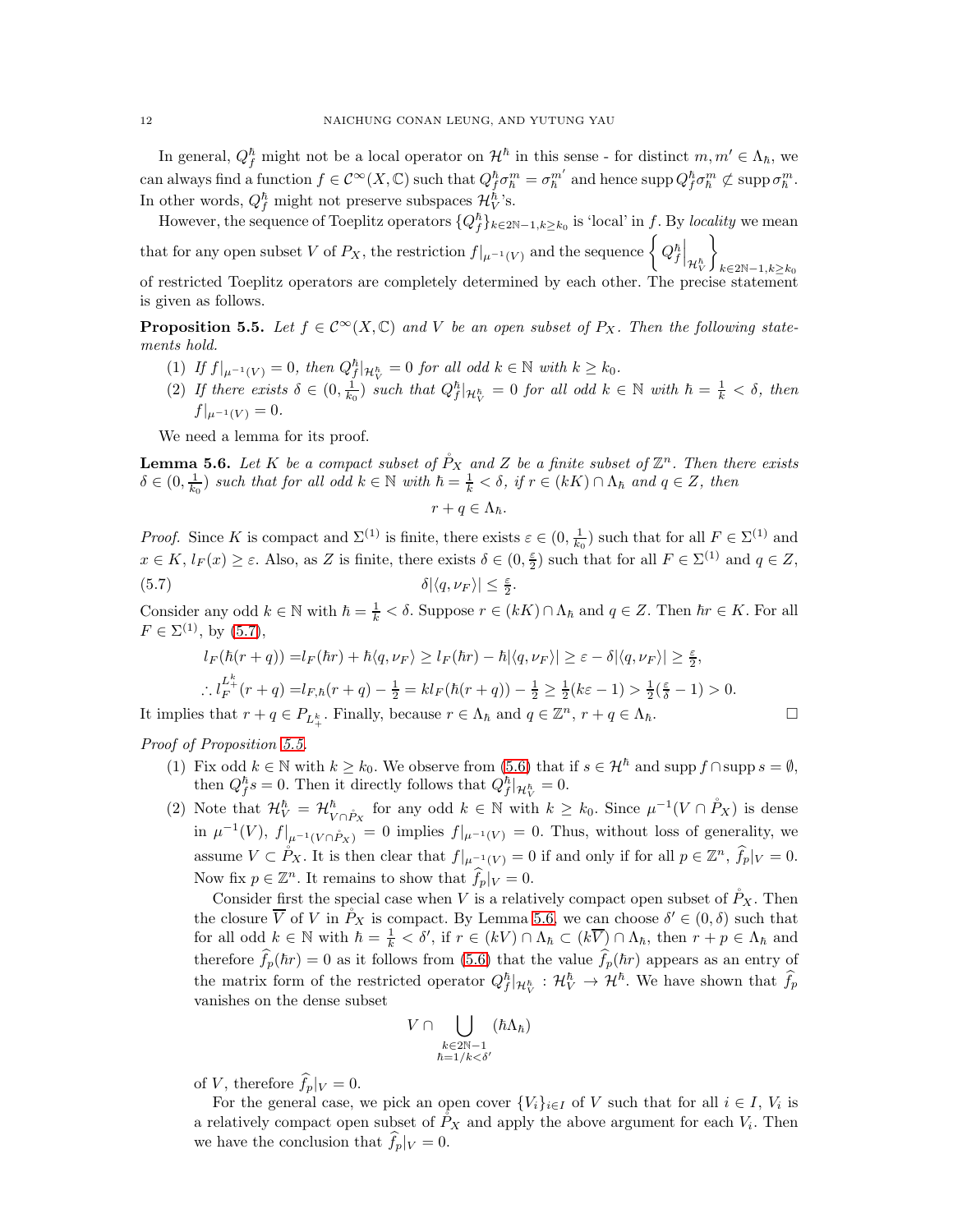#### <span id="page-12-0"></span>5.3. Norm estimations.

We first define the following norms

$$
||s||_1 = \sum_{m \in \Lambda_h} |s_m| \text{ and } ||s||_{\infty} = \sup_{m \in \Lambda_h} |s_m|,
$$

for any  $s = \sum_{m \in \Lambda_h} s_m \sigma_h^m \in \mathcal{H}^\hbar$ , and denote by  $||A||_1$  and  $||A||_\infty$  the operator norm of an operator A on  $\mathcal{H}^{\hbar}$  with respect to  $\|\cdot\|_1$  and  $\|\cdot\|_{\infty}$  respectively. We then have the following variant of Hölder inequality (one might consult Chapter 5 in  $[9]$ ; see also Lemma 6.3 in  $[13]$ ).

<span id="page-12-1"></span>**Lemma 5.7.** Let  $r \in \mathbb{N}$ . For  $1 \leq p \leq \infty$ , let  $\|\cdot\|_p$  be the operator norm with respect to the l<sup>p</sup> norm on  $\mathbb{C}^r$ . Suppose  $1 \leq p, q \leq \infty$  are Hölder conjugates, i.e.  $\frac{1}{p} + \frac{1}{q} = 1$  (by convention, when  $p = 1, q = \infty$ ). Then for any  $r \times r$  complex matrix A,

$$
||A||_2^2 \le ||A||_p ||A||_q.
$$

**Proposition 5.8.** For all  $f \in C^{\infty}(X, \mathbb{C})$ , there exists  $K > 0$  such that

$$
\left\|Q_{f}^{\hbar}\right\| \leq K
$$

for all odd  $k \in \mathbb{N}$  with  $k \geq k_0$ .

*Proof.* By Lemma [2.3,](#page-4-0) there exists  $K > 0$  such that for all map  $\mathbb{Z}^n \to \mathring{P}_X$  given by  $m \mapsto x_m$ ,  $\sum_{x \in \mathbb{Z}^n} |\hat{f}_m(x_m)| \leq K$ . Let  $k \in \mathbb{N}$  be odd and  $k \geq k_0$ . For any  $s \in \mathcal{H}^h$ , writing  $s = \sum_{x \in \Lambda} s_m \sigma$  $\lim_{m\in\mathbb{Z}^n}|\widehat{f}_m(x_m)| \leq K$ . Let  $k \in \mathbb{N}$  be odd and  $k \geq k_0$ . For any  $s \in \mathcal{H}^{\hbar}$ , writing  $s = \sum_{m\in\Lambda_{\hbar}} s_m \sigma_{\hbar}^m$ ,

$$
\left\|Q_f^{\hbar}s\right\|_1 = \sum_{m \in \Lambda_{\hbar}} \left|\sum_{m' \in \Lambda_{\hbar}} \hat{f}_{m-m'}(\hbar m')s_{m'}\right| \le K \|s\|_1.
$$
  

$$
\left\|Q_f^{\hbar}s\right\|_{\infty} = \sup_{m \in \Lambda_{\hbar}} \left|\sum_{m' \in \Lambda_{\hbar}} \hat{f}_{m-m'}(\hbar m')s_{m'}\right| \le K \|s\|_{\infty}.
$$

Thus,  $||Q_f^{\hbar}||_1 \leq K$  and  $||Q_f^{\hbar}||_{\infty} \leq K$ . By Lemma [5.7,](#page-12-1)  $||Q_f^{\hbar}|| \leq \sqrt{||Q_f^{\hbar}||_1 ||Q_f^{\hbar}||_{\infty}} \leq K$ .

$$
\overline{}
$$

Therefore, the operator norm  $||Q_f^{\hbar}||$  of  $Q_f^{\hbar}$  has a uniform bound, independent of  $\hbar$ .

Now as mentioned in Subsection [5.2,](#page-10-1) we need careful treatments on  $||Q_f^{\hbar} \circ Q_g^{\hbar} - Q_{f \star_N g}^{\hbar}||$ , because of 'truncated' shift operators. Let us first explain this in the example  $X = \mathbb{CP}^1$ . Suppose  $f, g \in$  $\mathcal{C}^{\infty}(X,\mathbb{C})$  are of the form

$$
f(x, \theta) = \hat{f}_p(x)e^{\sqrt{-1}p \cdot \theta}, \quad g(x, \theta) = \hat{g}_q(x)e^{\sqrt{-1}q \cdot \theta} \text{ on } \mathring{X},
$$

where  $p, q \in \mathbb{Z}$ . Pick the quantum state  $\sigma_{\hbar}^{m}$  supported on the Bohr-Sommerfeld (BS) fibre over the point  $x = \hbar m$  with  $m \in \Lambda_{\hbar}$ . On the one hand,  $Q_g^{\hbar}$  shifts the support of  $\sigma_{\hbar}^m$  by  $\hbar q$  to the BS fibre over the position  $x = \hbar(m + q)$  and then  $Q_f^{\hbar}$  shifts that of  $Q_g^{\hbar} \sigma_{\hbar}^m$  by  $\hbar p$  to the BS fibre over  $x = \hbar(m + p + q)$ . On the other hand,  $Q_{f \star g}^{\hbar}$  directly shifts the support of  $\sigma_h^m$  to the BS fibre over the final position  $x = \hbar(m + p + q)$ .

It might happen that the final position  $x = \hbar(m + p + q)$  is within the polytope  $P_X$  but the intermediate position  $x = \hbar(m + q)$  lies outside  $P_X$ . This happens quite often when either the initial position  $x = \hbar m$  is too close to the boundary of  $P_X$  or  $\hbar q$  is too large, resulting in the vanishing of  $(Q_f^{\hbar} \circ Q_g^{\hbar}) \sigma_{\hbar}^m$  and the survival of  $Q_{f \star g}^{\hbar} \sigma_{\hbar}^m$ . Unlike the case of symplectic tori [\[13\]](#page-15-2), we might fail to obtain the approximation  $Q_{f \star g}^{\hbar} \sigma_h^m \approx \hat{f}_p(m + \hbar q) \hat{g}_q(m) \sigma_h^{m+p+q}$  by Taylor series as  $\hat{f}_p$ might not extend smoothly by zero on R. We picturize the situation as follows.



 $\Box$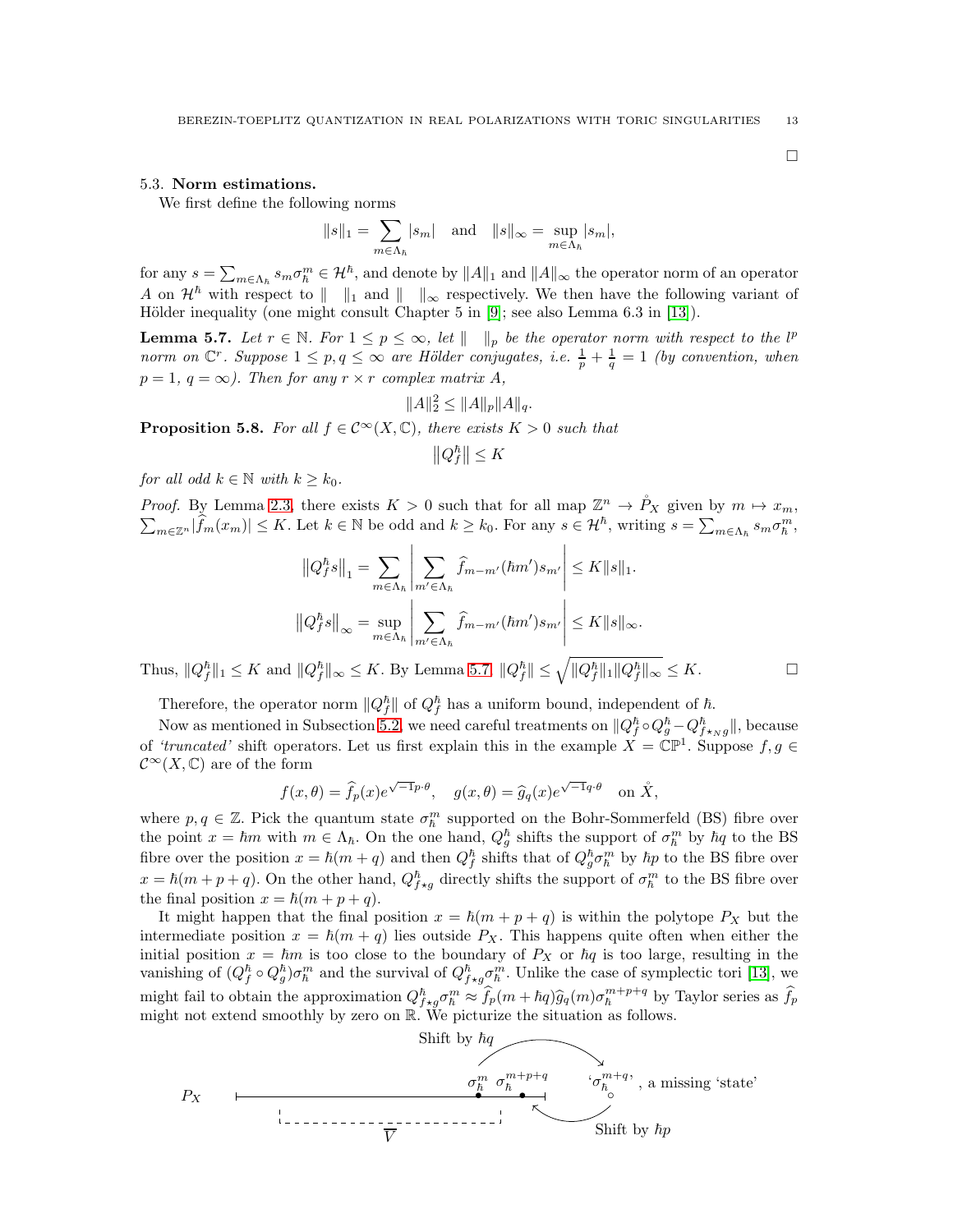To avoid this situation, we cut off quantum states too close to the boundary of  $P_X$  by taking a relatively compact open subset V of  $P_X$ . Still, we need  $\hbar q$  small. Note that  $\hbar, q$  are competing factors -  $\hbar$  is considered small but in general, g can have non-zero fibrewise Fourier coefficients  $\hat{g}_q$ for q as large as we want. Therefore, we need  $g \in C^{\infty}(X,\mathbb{C})_{< \infty}$  so as to set a bound controlling q. Eventually, we examine the phenomenon as  $\hbar$  tends to zero. After all, quantization is in principle a process passing from classical physics to quantum physics when  $\hbar$  is infinitesimally small.

For an open subset V of  $P_X$  and an operator A on  $\mathcal{H}^{\hbar}$ , we denote by  $||A||_V$  the operator norm of the restriction  $A|_{\mathcal{H}_{V}^{\hbar}} : \mathcal{H}_{V}^{\hbar} \to \mathcal{H}^{\hbar}$  with respect to the inner products, i.e.

$$
||A||_V := \sup_{s \in \mathcal{H}_V^h, s \neq 0} \frac{||A(s)||}{||s||}.
$$

Note that

$$
\|A\|_V = \sup_{s \in \mathcal{H}_V^\hbar, s \neq 0} \frac{\|(A \circ \pi_V^\hbar)(s)\|}{\|s\|} \leq \sup_{s \in \mathcal{H}^\hbar, s \neq 0} \frac{\|(A \circ \pi_V^\hbar)(s)\|}{\|s\|} = \|A \circ \pi_V^\hbar\| \leq \|\pi_V^\hbar\| \|A\|_V \leq \|A\|_V.
$$

Therefore,  $||A||_V = ||A \circ \pi_V^{\hbar}||$ . As explained in Proposition [5.5,](#page-11-1) the sequence of Toeplitz operators  $Q_f^{\hbar}$  is local in f. We shall estimate the operator norm of the restriction

$$
\left(Q_f^\hbar \circ Q_g^\hbar - Q_{f \star \scriptscriptstyle \cal N}^\hbar g\right)\big|_{\mathcal{H}^\hbar_V} : \mathcal{H}^\hbar_V \to \mathcal{H}^\hbar
$$

as  $\hbar \to 0^+$ . The upshot is the following theorem.

**Theorem 5.9.** (= Theorem [1.1\)](#page-1-0) Let  $f \in C^{\infty}(X,\mathbb{C})$ ,  $g \in C^{\infty}(X,\mathbb{C})_{<\infty}$  and V be a relatively compact open subset of  $\tilde{P}_X$ . Then there exists  $\delta > 0$  such that for all  $N \in \mathbb{N} \cup \{0\}$ , there exists  $K > 0$  such that

$$
\left\|Q_f^\hbar\circ Q_g^\hbar-Q_{f\star_Ng}^\hbar\right\|_V\leq K\hbar^{N+1}
$$

,

for all odd  $k \in \mathbb{N}$  with  $\hbar = \frac{1}{k} < \delta$ .

*Proof.* By assumption, there exists  $l \in \mathbb{N} \cup \{0\}$  such that  $g \in C^{\infty}(X, \mathbb{C})_{\leq l}$ . Define the finite subset

$$
Z = \{(q_1, ..., q_n) \in \mathbb{Z}^n : \max\{|q_1|, ..., |q_n|\} \le l\}
$$

of  $\mathbb{Z}^n$ . By Lemma [5.6,](#page-11-2) we pick  $\delta \in (0, \frac{1}{k_0})$  so that if  $k \in \mathbb{N}$  is odd with  $\hbar = \frac{1}{k} < \delta$ ,  $r \in (k\overline{V}) \cap \Lambda_{\hbar}$ and  $q \in Z$ , then  $r + q \in \Lambda_{\hbar}$ .

Fix  $N \in \mathbb{N} \cup \{0\}$ . We shall construct a bound K by estimating the decay rate of the fibrewise Fourier coefficients of functions f, g and their derivatives on  $\mathring{X}$ . For  $m \in \mathbb{Z}^n$ , define  $[m]$  as in [\(2.5\)](#page-4-1). By Lemma [2.3,](#page-4-0) for all multi-index I, there exist  $C_{f,V,I}, C_{g,I} > 0$  such that for all  $m \in \mathbb{Z}^n$ ,

$$
\left| \widehat{f}_m^{(I)}(x) \right| \leq C_{f,V,I}[m]^{-2} \text{ for all } x \in \overline{V};
$$
  

$$
\left| m^I \widehat{g}_m(x) \right| \leq C_{g,I}[m]^{-2} \text{ for all } x \in \mathring{P}_X.
$$

We see that  $S := \sum_{m \in \mathbb{Z}^n} [m]^{-2} < +\infty$ . Define

$$
K = S^2 \sum_{|I|=N+1} \frac{C_{f,V,I}C_{g,I}}{I!} > 0.
$$

Consider any odd  $k \in \mathbb{N}$  with  $\hbar = \frac{1}{k} < \delta$ . Define the error term  $E_N^{\hbar} := Q_f^{\hbar} \circ Q_g^{\hbar} - Q_{f \star \gamma g}^{\hbar}$ . Fix a quantum state  $s = \sum_{m \in \Lambda_h} s_m \sigma_h^m \in \mathcal{H}^{\hbar}$ .

We shall apply Proposition [5.2](#page-10-0) to compute  $E_N^{\hbar}(s)$ . On the one hand, we see that

<span id="page-13-0"></span>(5.8)  

$$
Q_f^{\hbar} Q_g^{\hbar} s = \sum_{m \in \Lambda_h} \left( \sum_{p,r \in \Lambda_h} \hat{f}_{m-p}(\hbar p) \hat{g}_{p-r}(\hbar r) s_r \right) \sigma_h^m
$$

$$
= \sum_{m \in \Lambda_h} \left( \sum_{r \in \Lambda_h} \sum_{q \in \Lambda_h - r} \hat{f}_{m-r-q}(\hbar(r+q)) \hat{g}_q(\hbar r) s_r \right) \sigma_h^m.
$$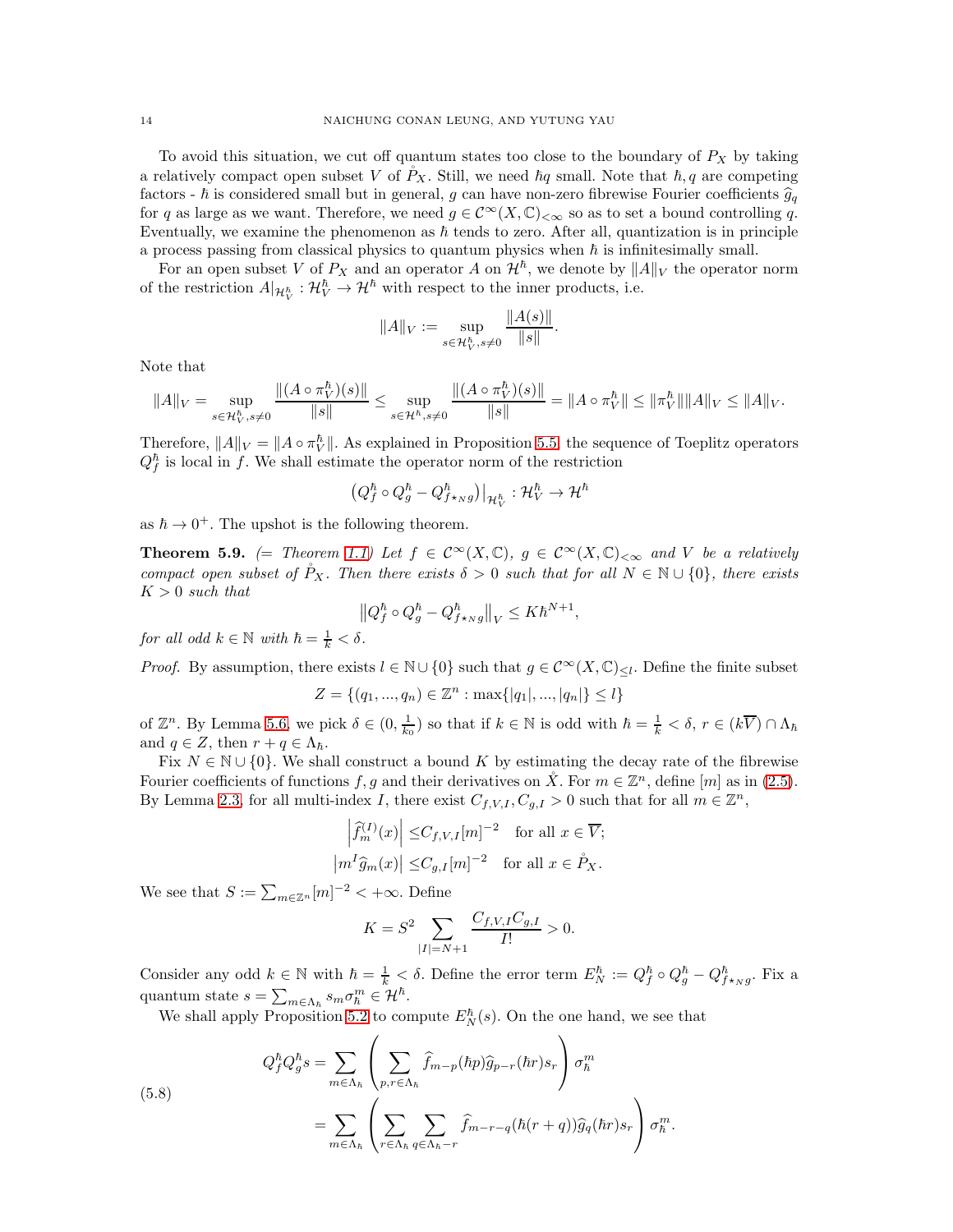In the second line of [\(5.8\)](#page-13-0), we make a change of variable  $q = p - r$ . On the other hand, for any  $i \in \mathbb{N} \cup \{0\}$  and  $r \in \mathbb{Z}^n$ , the rth fibrewise Fourier coefficient of  $C_i(f, g)$  is

$$
\sum_{|I|=i} \frac{1}{I!} \sum_{q \in \mathbb{Z}^n} q^I \cdot \hat{f}_{r-q}^{(I)}(x) \hat{g}_q(x),
$$

and hence

<span id="page-14-0"></span>(5.9) 
$$
Q_{C_i(f,g)}^{\hbar} s = \sum_{m \in \Lambda_{\hbar}} \left( \sum_{r \in \Lambda_{\hbar}} \sum_{q \in \mathbb{Z}^n} \sum_{|I| = i} \frac{q^I}{I!} \hat{f}_{m-r-q}^{(I)}(\hbar r) \hat{g}_q(\hbar r) s_r \right) \sigma_{\hbar}^m.
$$

Note that fixing  $m, r \in \Lambda_h$ , the variable q in the last line of [\(5.8\)](#page-13-0) only ranges over  $\Lambda_h - r$  while the same variable q in [\(5.9\)](#page-14-0) ranges over  $\mathbb{Z}^n$ . When  $q \notin \Lambda_{\hbar} - r$ , i.e.  $r + q \notin \Lambda_{\hbar}$  (we see that  $m - r - q \neq (0, ..., 0)$  since  $m \in \Lambda_h$ , the point  $\hbar(r + q)$  is no longer in the moment polytope  $P_X$  and hence  $\hat{f}_{m-r-q}(\hbar(r+q))$  is undefined. In layman's terms, large fibrewise Fourier modes of g might be truncated when we apply the operator  $Q_g^{\hbar}$  onto distributional sections supported on Bohr-Sommerfeld fibres close to  $X\backslash X$ , whereas some of these informations would possibly be recovered when we apply  $Q_{f \star_{N}g}^{\hbar}$  on them.

For the ease of expression, we extend every non-zero fibrewise Fourier coefficients  $f_p$ 's onto the entire  $\mathfrak{t}^*$  by zero. Note that these might not be smooth extensions. Then one can write

$$
E_N^{\hbar}(s) = \sum_{m \in \Lambda_{\hbar}} \left( \sum_{r \in \Lambda_{\hbar}} \sum_{q \in \mathbb{Z}^n} R_{m,r,q}^N \widehat{g}_q(\hbar r) s_r \right) \sigma_{\hbar}^m,
$$

where for all  $m, r \in \Lambda_{\hbar}$ , and  $q \in \mathbb{Z}^n$ ,  $R^N_{m,r,q}$  is the remainder term given by

$$
R_{m,r,q}^N := \hat{f}_{m-r-q}(\hbar(r+q)) - \sum_{|I| \le N} \frac{(\hbar q)^I}{I!} \hat{f}_{m-r-q}^{(I)}(\hbar r).
$$

If  $r + q \in \Lambda_{\hbar}$ , then by Taylor's Theorem,  $R_{m,r,q}^N$  can be expressed in integral form:

$$
R_{m,r,q}^N = (N+1) \sum_{|I|=N+1} \frac{\hbar^{N+1} q^I}{I!} \int_0^1 (1-t)^N \hat{f}_{m-r-q}^{(I)}(\hbar(r+tq)) dt.
$$

Otherwise, as we are not able to apply Taylor's Theorem, those terms  $R_{m,r,q}^N \hat{g}_q(\hbar r) s_r$  might not be controllable.

The resort to continue our argument is to cut off these undesirable terms by composing with the orthogonal projection  $\pi_V^{\hbar} : H^{\hbar} \to H_V^{\hbar}$ . Since  $\hbar < \delta$ , we have the expression

$$
(E_{N}^{\hbar}\circ\pi_{V}^{\hbar})(s)=\sum_{m\in\Lambda_{\hbar}}\left(\sum_{r\in V_{\hbar}}\sum_{q\in\Lambda_{\hbar}-r}R_{m,r,q}^{N}\widehat{g}_{q}(\hbar r)s_{r}\right)\sigma_{\hbar}^{m},
$$

where  $V_{\hbar} = (kV) \cap \Lambda_{\hbar}$ . Thus we have

$$
\begin{aligned} &\| (E_N^{\hbar} \circ \pi_V^{\hbar})(s) \|_1 = &\hbar^{N+1} \sum_{r \in V_{\hbar}} |s_r| \sum_{q \in \Lambda_{\hbar} - r} \sum_{m \in \Lambda_{\hbar}} \sum_{|I| = N+1} \frac{C_{f,V,I} C_{g,I}}{I! \cdot [m-r-q]^2 [q]^2} \le K \hbar^{N+1} \|s\|_1, \\ &\| (E_N^{\hbar} \circ \pi_V^{\hbar})(s) \|_\infty = &\hbar^{N+1} \|s\|_\infty \sup_{m \in \Lambda_{\hbar}} \sum_{r \in V_{\hbar}} \sum_{q \in \Lambda_{\hbar} - r} \sum_{|I| = N+1} \frac{C_{f,V,I} C_{g,I}}{I! \cdot [m-r-q]^2 [q]^2} \le K \hbar^{N+1} \|s\|_\infty. \end{aligned}
$$

Thus,  $||E_N^{\hbar} \circ \pi_V^{\hbar}||_1 \leq K\hbar^{N+1}$  and  $||E_N^{\hbar} \circ \pi_V^{\hbar}||_{\infty} \leq K\hbar^{N+1}$ . By Lemma [5.7,](#page-12-1) we conclude that  $||E_N^{\hbar}||_V = ||E_N^{\hbar} \circ \pi_V^{\hbar}|| \leq \sqrt{||E_N^{\hbar} \circ \pi_V^{\hbar}||_1 ||E_N^{\hbar} \circ \pi_V^{\hbar}||_{\infty}} \leq K \hbar^{N+1}.$